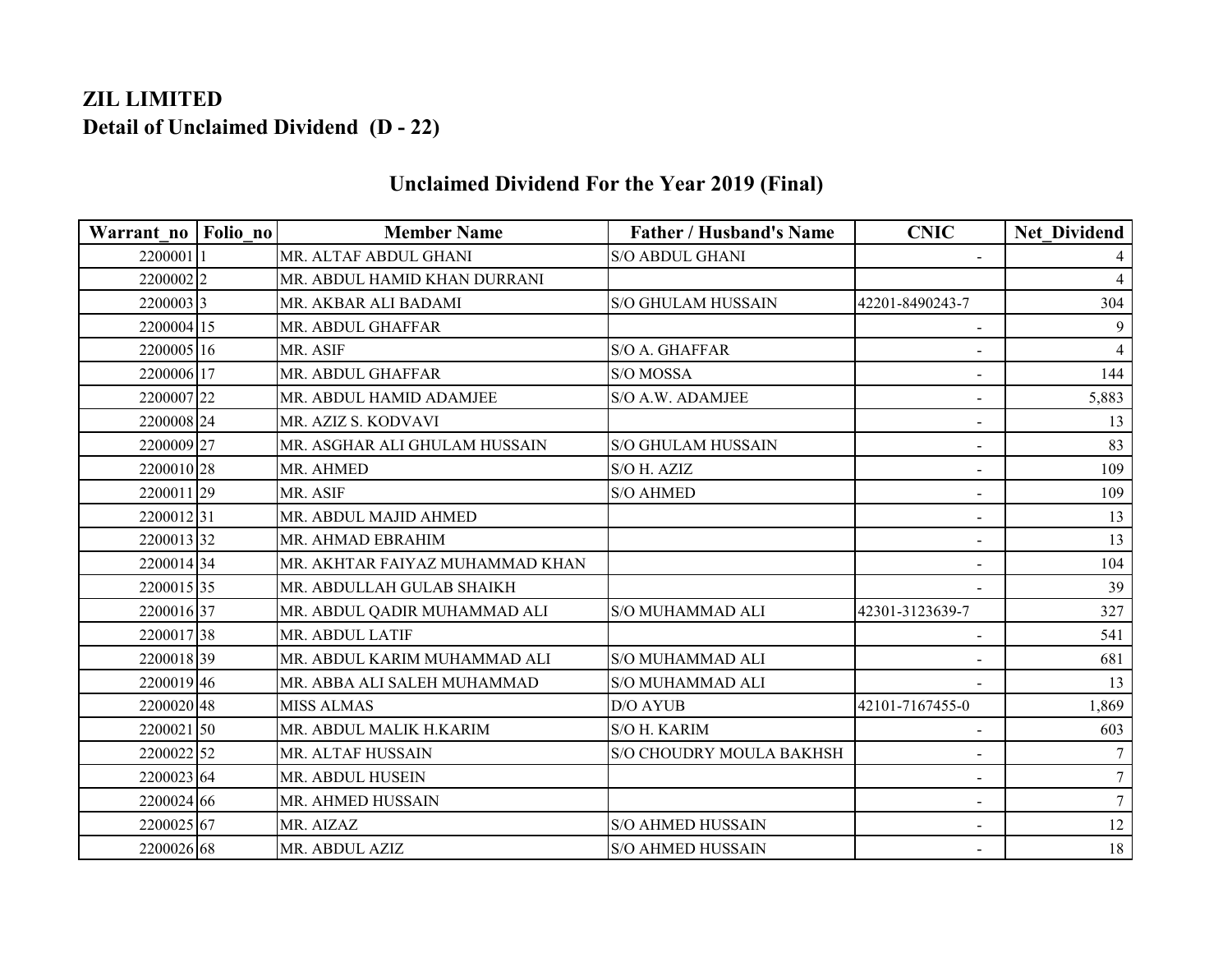| 2200027 69  | MR. AHMED HUSSAIN               |                          | $\blacksquare$           | $\overline{4}$ |
|-------------|---------------------------------|--------------------------|--------------------------|----------------|
| 2200028 71  | MR. ASLAM MAJEED KHAN           | S/O ABDUL MAJEED KHAN    |                          | 264            |
| 2200029 72  | MR. ABDUL HAMID                 |                          |                          | 42             |
| 2200030 73  | MR. ABDUL HAMID                 | <b>S/O RAHIM BAKSH</b>   |                          | 104            |
| 220003174   | MR. ASAD ALAMGIR                |                          | $\overline{\phantom{a}}$ | 214            |
| 2200032 77  | MR. ABDUL QADIR                 |                          |                          | $\mathfrak{Z}$ |
| 2200033 78  | MR. ABDUL REHMAN                |                          | $\sim$                   | 3              |
| 2200034 79  | MR. ABDUL GHAFFAR ABDUL SATTAR  | <b>S/O ABDUL SATTAR</b>  |                          | 74             |
| 2200035 80  | MR. ABDUL SATTAR ABDUL GANI     | S/O ABDUL GANI           | $\blacksquare$           | 104            |
| 220003681   | MR. ABDUL SALAM                 |                          |                          | 13             |
| 220003784   | MR. ANWARULLAH                  | S/O A. SALAM             | $\blacksquare$           | 9              |
| 2200038 85  | MR. ABDUL WAHEED KHAN           | S/O A.H. KHAN            | $\sim$                   | 13             |
| 2200040 92  | MR. ABDUL GANI SATTAR OPAI      |                          | $\blacksquare$           | 130            |
| 220004193   | <b>MISS AISHA</b>               |                          | $\blacksquare$           | 104            |
| 220004294   | MR. ARSHAD                      | <b>S/O HUSSAIN</b>       |                          | 9              |
| 2200043 95  | MR. ASLAM                       | S/O ISHAQ                | $\blacksquare$           | 9              |
| 2200044 99  | MR. A. RAZZAK                   | S/O A. SATTAR            |                          | $\mathfrak{Z}$ |
| 2200045 100 | MR. A. RAZZAK                   |                          |                          | 9              |
| 2200046 101 | <b>MR. AHMED</b>                | <b>S/O YOUSUF</b>        |                          | $\tau$         |
| 2200047 102 | MR. AZIZUR REHMAN SHEIKH        |                          | $\blacksquare$           | 29             |
| 2200048 105 | MR. ABDUL MAJID                 |                          |                          | $30\,$         |
| 2200049 107 | MRS. AISHA A. SATTAR            | W/O A. SATTAR            | $\blacksquare$           | 5              |
| 2200050 114 | MR. ABDUL GANI ABDUL LATIF      | <b>S/O ABDUL LATIF</b>   |                          | 74             |
| 2200051 115 | MR. ABDUL VAHEED ABDUL JALIL    | S/O ABDUL JALIL          | $\blacksquare$           | $\tau$         |
| 2200052 116 | MR. ABDUL HABIB                 | <b>S/O USMAN</b>         |                          | $\overline{4}$ |
| 2200053 117 | MR. ABDUL SATTAR                |                          | $\sim$                   | 42             |
| 2200054 121 | MR. ADAMJEE                     | <b>S/O BILAL LAKHANI</b> |                          | 13             |
| 2200055 122 | LT. AHMED UNNY                  |                          | $\blacksquare$           | 159            |
| 2200056 128 | MR. A. SATTAR H. DAWOOD KHANANI | S/O HAJI DAWOOD KHANANI  |                          | 47             |
| 2200057 129 | MR. A. KALAM ESSANI             | S/O A. AZIZ              | $\blacksquare$           | 109            |
| 2200058 130 | MR. A. WAHID                    | S/O OSMAN                | $\blacksquare$           |                |
| 2200059 131 | MR. ABDUL REHMAN KASAM          |                          | $\sim$                   | 130            |
| 2200060 137 | MR. ARIF                        | <b>S/O HUSSAIN</b>       | $\blacksquare$           | 9              |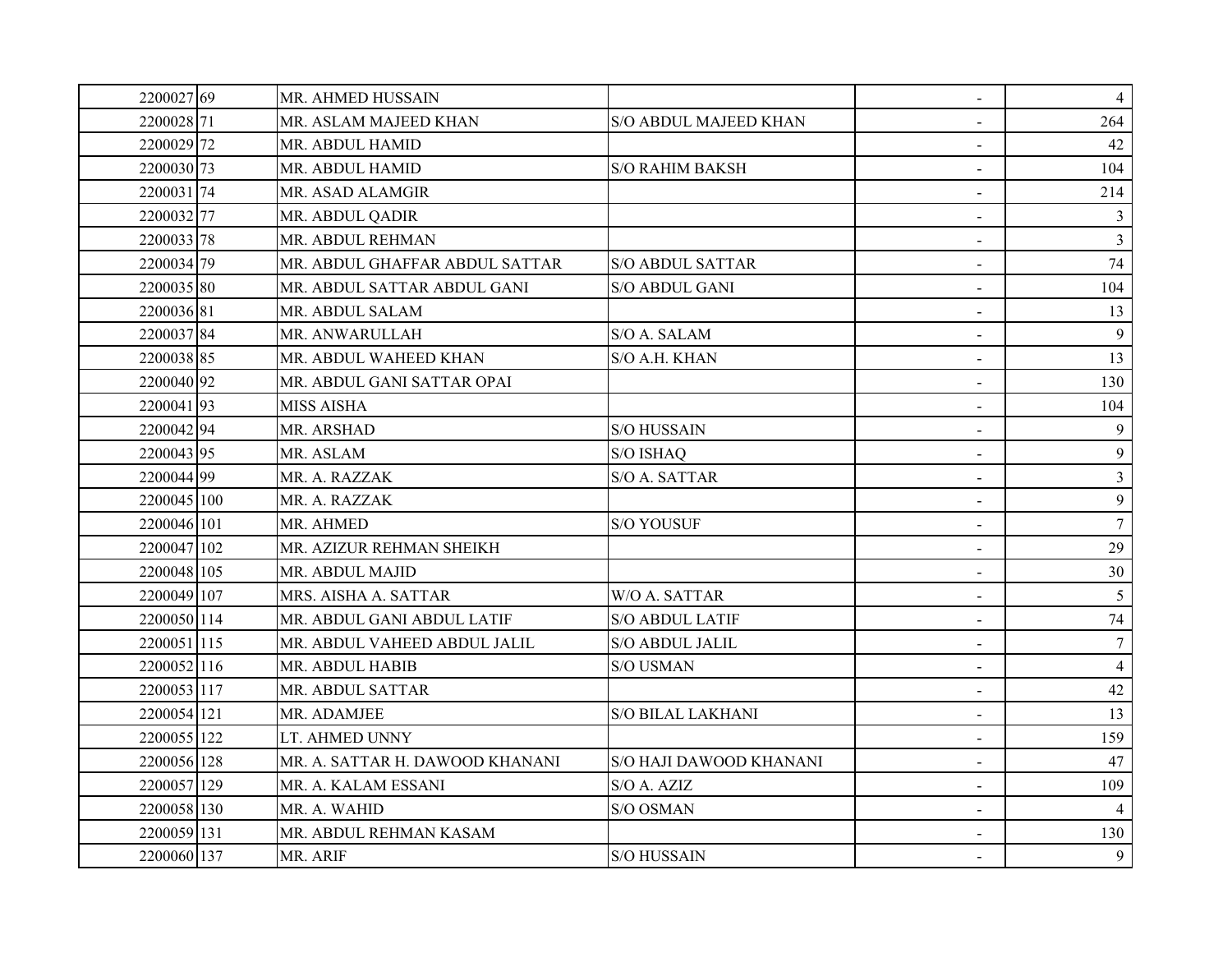| 2200061 139 | MR. AMANULLAH               | S/O MOOSA                                 | $\blacksquare$           | 9              |
|-------------|-----------------------------|-------------------------------------------|--------------------------|----------------|
| 2200062 148 | MR. ASADULLAH               | S/O M. SHAIKH                             |                          | 51             |
| 2200063 157 | MR. ALLA RAKKHA             | <b>S/O USMAN</b>                          |                          | $\mathbf{Q}$   |
| 2200064 158 | MR. ASLAM ISMAIL            | <b>S/O ISMAIL</b>                         |                          | 2,133          |
| 2200065 159 | MR. ABDUL RASHID ISMAIL     | S/O ISMAIL                                | $\blacksquare$           | 1,622          |
| 2200066 162 | MR. ATIQUR REHMAN           | <b>S/O ZIKRUR REHMAN</b>                  |                          | 56             |
| 2200067 163 | MR. ABDUL HAMID MUHAMED     |                                           | $\blacksquare$           | 18             |
| 2200068 164 | MRS. AFIFA MUHAMMAD RAUF    |                                           |                          | 109            |
| 2200069 165 | MR. ARMAGHAN MASOOD CHAUDRI |                                           | $\blacksquare$           | 502            |
| 2200070 169 | MR. ABDUL HAKIM ANSARI      | <b>S/O HAFIZ ABDUL RAZZAK</b>             |                          | 109            |
| 2200071 170 | <b>MISS AZRA RAFIQUE</b>    | MUHAMMAD RAFIQUE SHAHID B 42101-4444449-2 |                          | 228            |
| 2200072 173 | MR. ABBAS ALI SIRAJ BHAI    | <b>S/O SIRAJ BHAI</b>                     |                          | 47             |
| 2200073 174 | MR. ABDUL WAHAB POLANI      |                                           | $\blacksquare$           | 160            |
| 2200074 178 | MR. ABDUL RAZZAK            |                                           |                          | $\tau$         |
| 2200075 183 | MR. AHMED HASAN QURESHI     | S/O MUHAMMAD BAKSH                        | $\sim$                   | $\overline{3}$ |
| 2200076 187 | MR. ABDUL RAHIM AHMED       |                                           | $\blacksquare$           | 51             |
| 2200077 189 | MR. ABDUL RASHID KHAN       |                                           |                          | 373            |
| 2200078 190 | <b>MR. ASIF ILYAS</b>       |                                           |                          | 264            |
| 2200079 192 | MR. AMIN BHAI               |                                           |                          | 4              |
| 2200080 193 | DR. A. SATTAR USMAN JUMANI  | S/O USMAN JUMANI                          | $\blacksquare$           | $\overline{3}$ |
| 2200081 194 | MR. ABDUL RASHID MANIAR     | S/O A. KADIR                              |                          | 74             |
| 2200083 202 | MR. ABDUL GHANI             | S/O A. SATTAR                             |                          | 21             |
| 2200084 204 | MR. ABDUL SATTAR            | <b>S/O SHARIF GOGAN</b>                   |                          | 3              |
| 2200085 205 | MR. ABDUL WAHID ISMAIL      | S/O ISMAIL                                | $\overline{\phantom{a}}$ | $\overline{4}$ |
| 2200086 206 | MR. AMANULLAH               | <b>S/O HAJI YUSUF</b>                     |                          | 271            |
| 2200087 209 | AL-HAMZA TRADING CO. LTD.   |                                           |                          | 216            |
| 2200088 219 | MRS. ALMAS G. BANA          | W/O GHULAM HUSSAIN BANA                   | 42301-9170502-1          | 150            |
| 2200089 226 | MR. ASHRAF                  | S/O ABA JAMAL                             | $\blacksquare$           | 9              |
| 2200090 229 | MR. ABDUL GHANI KHAN        |                                           |                          | 104            |
| 2200091 230 | MR. ABDUL QAYYUM MIR        |                                           |                          | 315            |
| 2200092 233 | MAJOR AMIR MUHAMMAD KHAN    |                                           | $\blacksquare$           | 86             |
| 2200093 234 | MRS. ANISA MOIZ             | W/O MOIZ ALI                              |                          | 376            |
| 2200094 235 | MR. AFTAB ALAM KHAN         |                                           |                          | $\overline{4}$ |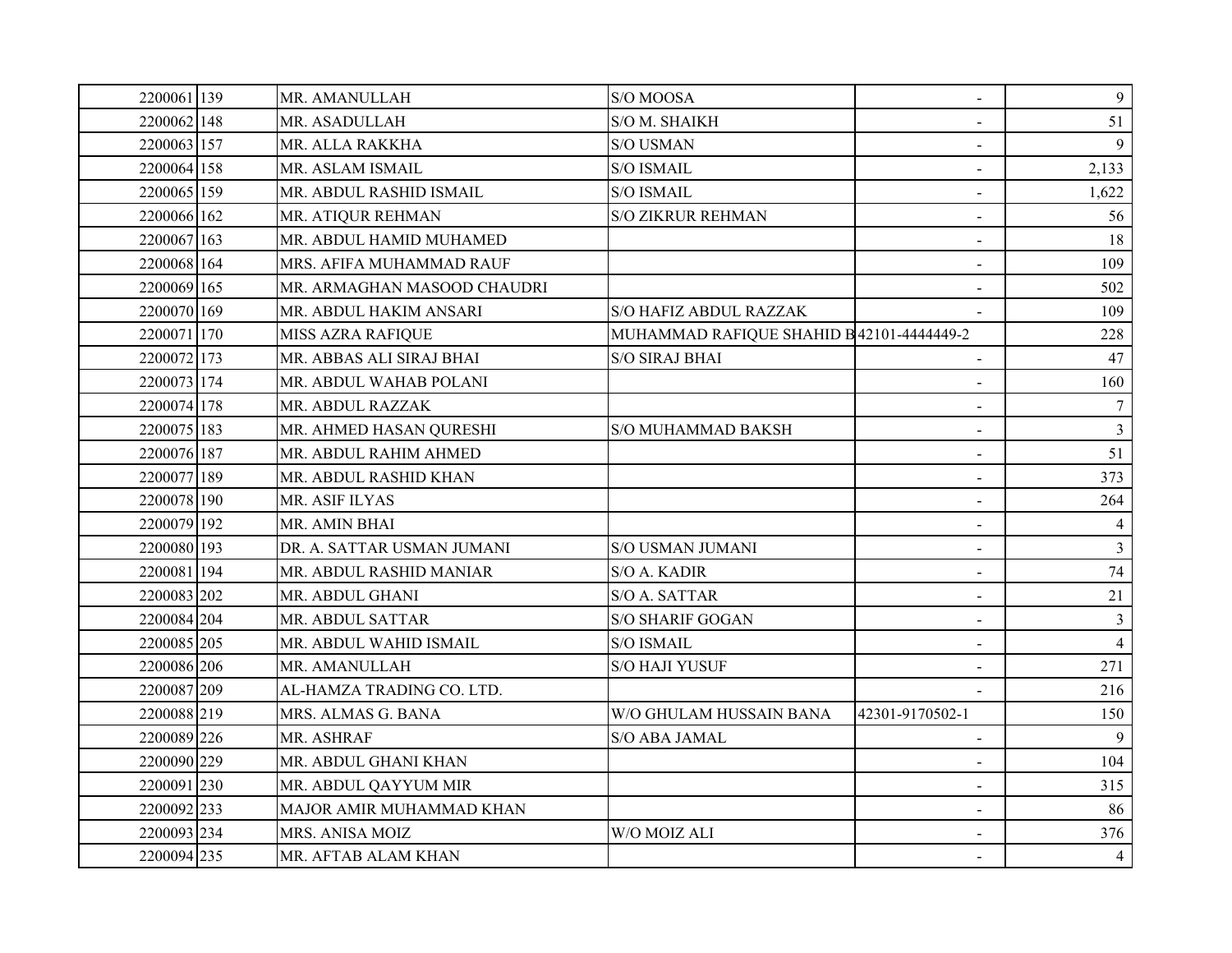| 2200095 236 | MR. A. RAB BADRUDDIN   | S/O A. HAKIM MALIK        | $\blacksquare$               | $\mathbf{3}$   |
|-------------|------------------------|---------------------------|------------------------------|----------------|
| 2200096 239 | MRS. AISHA             | W/O MUHAMMAD              | $\overline{\phantom{0}}$     | 65             |
| 2200097 245 | MR. ABDUL HAMEED       | <b>S/O HUSSAIN</b>        |                              | $\overline{3}$ |
| 2200098 251 | MR. ABDUL WAHID        |                           | $\sim$                       | 3 <sup>1</sup> |
| 2200099 252 | MR. A. GHAFFAR         |                           | $\sim$                       | 3 <sup>1</sup> |
| 2200100 253 | MR. A. AZIZ MUHAMMAD   |                           | $\qquad \qquad \blacksquare$ | $\overline{4}$ |
| 2200101 254 | MR. ARIF               | S/O SIDDIQ                |                              | $\overline{4}$ |
| 2200102 259 | MR. ABDUL AZIZ         | S/O HAJI SALEH MUHAMMAD   |                              | 109            |
| 2200103 263 | MST. ALTAF BEGUM       |                           | $\blacksquare$               | 628            |
| 2200104 264 | MR. ABOOBAKAR          | S/O A. SATTAR             |                              | 21             |
| 2200105 268 | MR. ABDULLAH           | <b>S/O YOUSUF</b>         | $\sim$                       | $\tau$         |
| 2200106 269 | MR. ABDUL LATIF        | <b>S/O ABDUL SHAKOOR</b>  | $\blacksquare$               | 3 <sup>1</sup> |
| 2200107 271 | MR. ABOOBAKER          | S/O A. RAZZAK             | $\blacksquare$               | 109            |
| 2200108 283 | MR. ABDUL QADIR        | <b>S/O REHMATULLAH</b>    | $\blacksquare$               | 109            |
| 2200109 284 | MR. ABDUL WAHAB        | <b>S/O AHMED</b>          | $\blacksquare$               | 4              |
| 2200110 285 | MR. ABDUL ALEEM        | <b>S/O ABDUL KARIM</b>    | $\blacksquare$               | $\overline{4}$ |
| 2200111 288 | MR. ABDUL RASHID       | S/O S.A. RAZZAK           | $\overline{\phantom{0}}$     | $\mathfrak{Z}$ |
| 2200112 293 | MR. AHMED              | S/O HAJI IBRAHIM          |                              | 3 <sup>1</sup> |
| 2200113 294 | MR. ASAD YAQUB         | S/O MUHAMMAD YAQUB        |                              | $\mathfrak{Z}$ |
| 2200114 296 | MR. ABDUL RAZAK        | <b>S/O ABDUL USMAN</b>    | $\blacksquare$               | 3 <sup>1</sup> |
| 2200115 298 | MR. ABDUL GHAFOOR      | <b>S/O HUSSAIN</b>        |                              | 42             |
| 2200116 302 | MR. ABDUL RASHID       | S/O A. SALAM              |                              | $\mathfrak{Z}$ |
| 2200117303  | MR. ARIF YAQOOB        | S/O MUHAMMAD YAQOOB       |                              | 3 <sup>1</sup> |
| 2200118 309 | MR. A. JABBAR          | S/O HAJI ABBA ALI         | $\sim$                       | $\mathfrak{Z}$ |
| 2200119 310 | MR. ABDUL MAJID        | S/O A. SHAKOOR            |                              | 9              |
| 2200120 311 | MR. ABDUL ALEEM        | <b>S/O ABDUL KARIM</b>    | $\blacksquare$               | $\overline{4}$ |
| 2200121312  | MR. ABDUL ALEEM        | <b>S/O ABDUL KARIM</b>    | $\overline{\phantom{0}}$     | 5 <sup>5</sup> |
| 2200122316  | MR. AKBAR ALI PANJWANI | <b>S/O MEHDI MUHAMMAD</b> | $\blacksquare$               | 672            |
| 2200123 321 | MR. ABDUL MAJID        | <b>S/O ABDUL REHMAN</b>   |                              | $\mathfrak{Z}$ |
| 2200124 331 | MR. AFZAL WAQAR SHEIKH | S/O WAQAR ALI SHEIKH      |                              | 44             |
| 2200125 333 | MR. ABID MANZOOR       | <b>S/O MANZOOR AHMED</b>  | $\blacksquare$               | $\mathfrak{Z}$ |
| 2200127 335 | MR. ABDUL RAZZAK       | <b>S/O AHMED</b>          |                              | 35             |
| 2200129 341 | MR. AMAN               | <b>S/O ESMAIL</b>         |                              | $\overline{3}$ |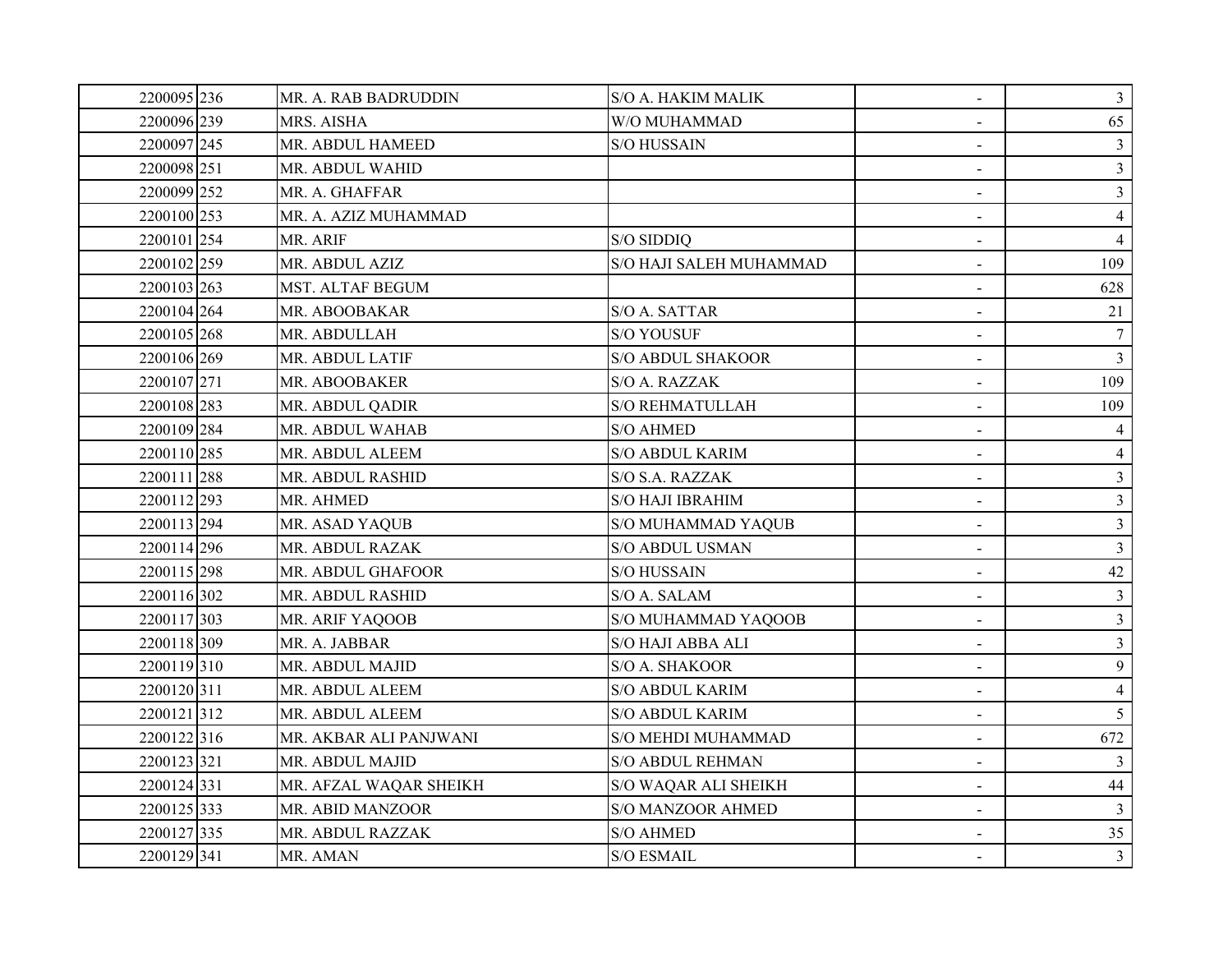| 2200130 343 | MR. GHULAM ABBAS                                   | S/O A. LATIF                              | $\blacksquare$ | $\mathfrak{Z}$ |
|-------------|----------------------------------------------------|-------------------------------------------|----------------|----------------|
| 2200131347  | MR. ABDUL SALAM                                    | <b>S/O ABDUL HAMID</b>                    |                | $\mathfrak{Z}$ |
| 2200132348  | MR. ABDUL WAHID                                    | <b>S/O ABDUL HAMID</b>                    |                | $\overline{3}$ |
| 2200133 356 | <b>BEGUM AQILA HASSAN</b>                          |                                           |                | 174            |
| 2200134 358 | <b>BIBOOJEE SERVICES LTD.</b>                      |                                           | $\blacksquare$ | 549            |
| 2200135 359 | <b>BEGUM NASIM FATIMA</b>                          |                                           |                | 202            |
| 2200137 364 | MR. BAWA MIAN KAZI                                 |                                           |                | $\tau$         |
| 2200138 366 | <b>BEGUM NOOR JAHAN BUTT</b>                       | MR. MUHAMMAD RAFIQ SHAHID 42101-2537013-2 |                | 1,850          |
| 2200139 368 | MR. BILAL AHMED                                    | S/O A. SATTAR                             |                | 9              |
| 2200140 369 | MR. BAHAUDDIN S. URAIZEE                           | S/O SADRUDDIN B. URAIZEE                  |                | 174            |
| 2200141402  | CHOUDRY LAL KHAN                                   |                                           |                | 38             |
| 2200142403  | CHOUDRY MUHAMMAD RAFI AHMED KHOK S/O AHMED KHOKHAR |                                           |                |                |
| 2200143 405 | <b>CHOUDRY BARKAT ALI</b>                          |                                           | $\sim$         | 264            |
| 2200144422  | MRS. KATY DADABHOY SHEKHDAR                        | W/O DADABHOY HOSHANG SHEK42000-0480572-8  |                | 33             |
| 2200146 427 | MR. DIN MUHAMMAD (PAF)                             | <b>S/O FAQIR MUHAMMAD</b>                 |                | 3              |
| 2200147 436 | MR. ESMAIL                                         | <b>S/O EBRAHIM</b>                        | $\blacksquare$ | $\overline{3}$ |
| 2200148 437 | MR. EBRAHIM                                        | S/O MUHAMMAD                              |                | 65             |
| 2200149 438 | MR. ELLIYAS                                        |                                           |                | 3              |
| 2200150 451 | <b>MISS FAZLUNNISA</b>                             |                                           |                | 65             |
| 2200151453  | MR. FAZAL HUSSAIN                                  | <b>S/O ISMAIL</b>                         | $\blacksquare$ | 503            |
| 2200152457  | MST. FARZANA MOHYUDDIN                             | MR. RAZA MOHYUDDIN                        |                | 9              |
| 2200153 458 | MR. FAQIR SYED AAMIRUDDIN                          |                                           |                | 689            |
| 2200154459  | MR. FUAD ANWAR KHAN                                |                                           |                | 9              |
| 2200155 460 | MR. FARHAT ALI                                     |                                           | $\blacksquare$ | 42             |
| 2200156 461 | MR. FEROZEUDDIN                                    |                                           |                | 317            |
| 2200157462  | MR. FAWAD YUSUF                                    |                                           | $\sim$         |                |
| 2200158 465 | MR. FAIZ AHMED KHAN                                |                                           | $\blacksquare$ | 206            |
| 2200159 475 | MR. FEROZE UDDIN                                   |                                           | $\blacksquare$ | 156            |
| 2200160 476 | MR. FARID UDDIN                                    |                                           |                | 1,512          |
| 2200161477  | MRS. FATIMA                                        | W/O A. HAMID                              |                | 12             |
| 2200162478  | MRS. FATIMA ABDUL HAMID                            | W/O ABDUL HAMID                           | $\blacksquare$ | 7              |
| 2200163482  | <b>MISS FARHAT JAHAN</b>                           | <b>D/O SAMIUDDIN</b>                      |                | 452            |
| 2200164483  | MR. FAHIM AHMED                                    | S/O S.A. SOHARWARDY                       |                | 39             |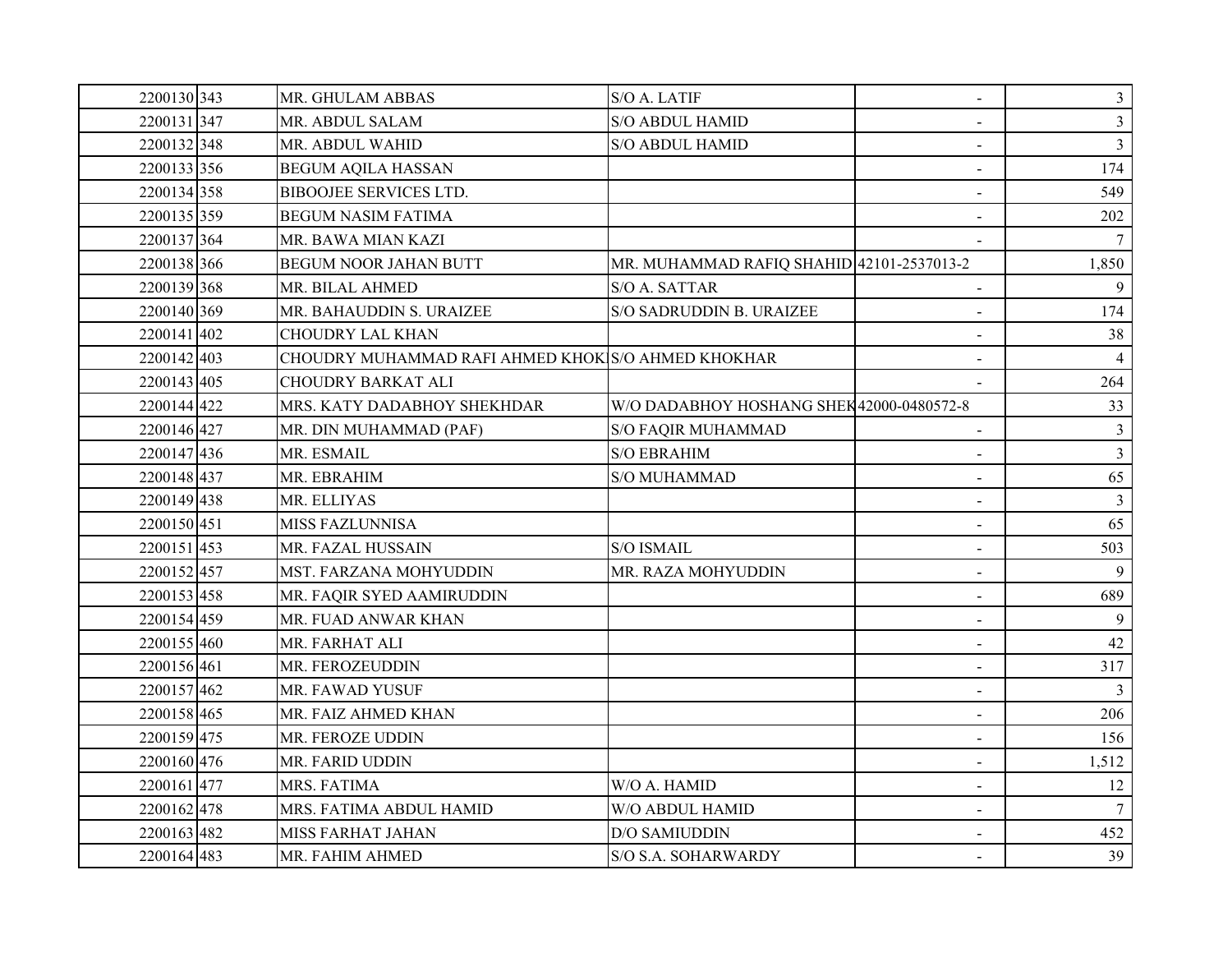| 2200165487  | MST. FARAHNAZ                        | MR. A. HAMID                 | $\blacksquare$  | $\overline{4}$  |
|-------------|--------------------------------------|------------------------------|-----------------|-----------------|
| 2200166 495 | MR. FAISAL                           | <b>S/O YOUSUF</b>            |                 | $\overline{4}$  |
| 2200167499  | MR. FIDA HUSAIN                      | <b>S/O FIDA MUHAMMAD</b>     |                 | $\overline{3}$  |
| 2200168 503 | MR. GUL REHAN                        | <b>S/O TURRA BAZ KHAN</b>    |                 | 42              |
| 2200169 506 | <b>GRINDLAYS SERVICES (PVT) LTD.</b> |                              | $\blacksquare$  | 57              |
| 2200170 512 | MR. GHULAM HUSSAIN                   | <b>S/O SHARIF</b>            |                 | $\overline{4}$  |
| 2200171 518 | MR. GHULAM ABBAS                     | S/O H.M. ALI                 | $\sim$          | $\overline{4}$  |
| 2200172 520 | MR. GHULAM NABI SIDDIQUE             |                              |                 | 109             |
| 2200173 521 | MRS. GHULAM SAFIA                    |                              | $\blacksquare$  | 341             |
| 2200175 524 | MR. GHULAM MUHAMMAD                  | S/O M. ISMAIL                |                 | $\overline{4}$  |
| 2200176 527 | MR. GHULAM MUHAMMAD HAJI HABIB       | <b>S/O HAJI HABIB</b>        | $\sim$          | 541             |
| 2200177 528 | MR. GHULAM MUHAMMAD MALIK            |                              | $\blacksquare$  | 334             |
| 2200178 529 | MR. GHAFFAR MUHAMMAD                 |                              | $\sim$          | 224             |
| 2200179 534 | MR. GHULAM HUSSAIN                   | <b>S/O ABDUL LATIF</b>       | $\blacksquare$  | $\overline{4}$  |
| 2200180 535 | MR. GHULAM HUSSAIN                   | S/O KHUDA BUX                | $\blacksquare$  | 109             |
| 2200181 537 | MR. GHULAM HUSSAIN                   | S/O QASIM                    | $\blacksquare$  | $\mathbf{3}$    |
| 2200182 539 | MISS GUL N. REHMAN                   | D/O H. REHMAN                |                 | 39              |
| 2200183 541 | MR. H. IRSHAD ELLAHI                 |                              |                 | 816             |
| 2200184 545 | HAJI ABDUL RAHIM                     |                              | 42301-3842670-7 | $\tau$          |
| 2200185 548 | MR. HAFIZ MUHAMMAD ILYAS             | S/O SHAIKH AFTABUDDIN (LATE) | $\blacksquare$  | 350             |
| 2200186 549 | MR. HABIB                            | S/O SALIM                    |                 | 47              |
| 2200187 551 | MST. HAWA BAI USMAN                  | MR. USMAN                    |                 | 4               |
| 2200188 552 | MRS. HUMERA BANO                     | W/O FAROOQ ALI KHAN          |                 | $\tau$          |
| 2200189 554 | <b>MST. HASINA JAN</b>               | MR. A. MALIK                 | $\sim$          | 686             |
| 2200190 558 | MST. HAMIDA BEGUM                    |                              |                 | 65              |
| 2200191 561 | MR. HAIDER ALI                       | S/O MUHAMMAD ALI             | $\sim$          | 3               |
| 2200192 563 | MR. H. FATEH MUHAMMAD                |                              | $\sim$          | $\overline{3}$  |
| 2200193 564 | MR. HABIB H. PATHAN                  |                              | $\sim$          | 487             |
| 2200194 579 | HAJI ISSA TAHIR MUHAMMAD             |                              |                 | 3               |
| 2200195 580 | MR. HAROON KAPADIYA                  | S/O REHMATULLAH KAPADIYA     | 42000-0429962-5 | $\overline{4}$  |
| 2200196 581 | MR. HABIB KAPADIYA                   | S/O REHMATULLAH KAPADIYA     | 42301-0880639-9 | $5\overline{)}$ |
| 2200197 584 | <b>HAJI MAJID</b>                    | <b>S/O TAR MUHAMMAD</b>      |                 | 12              |
| 2200198 586 | MRS. HAWA BI                         |                              |                 | 7 <sup>7</sup>  |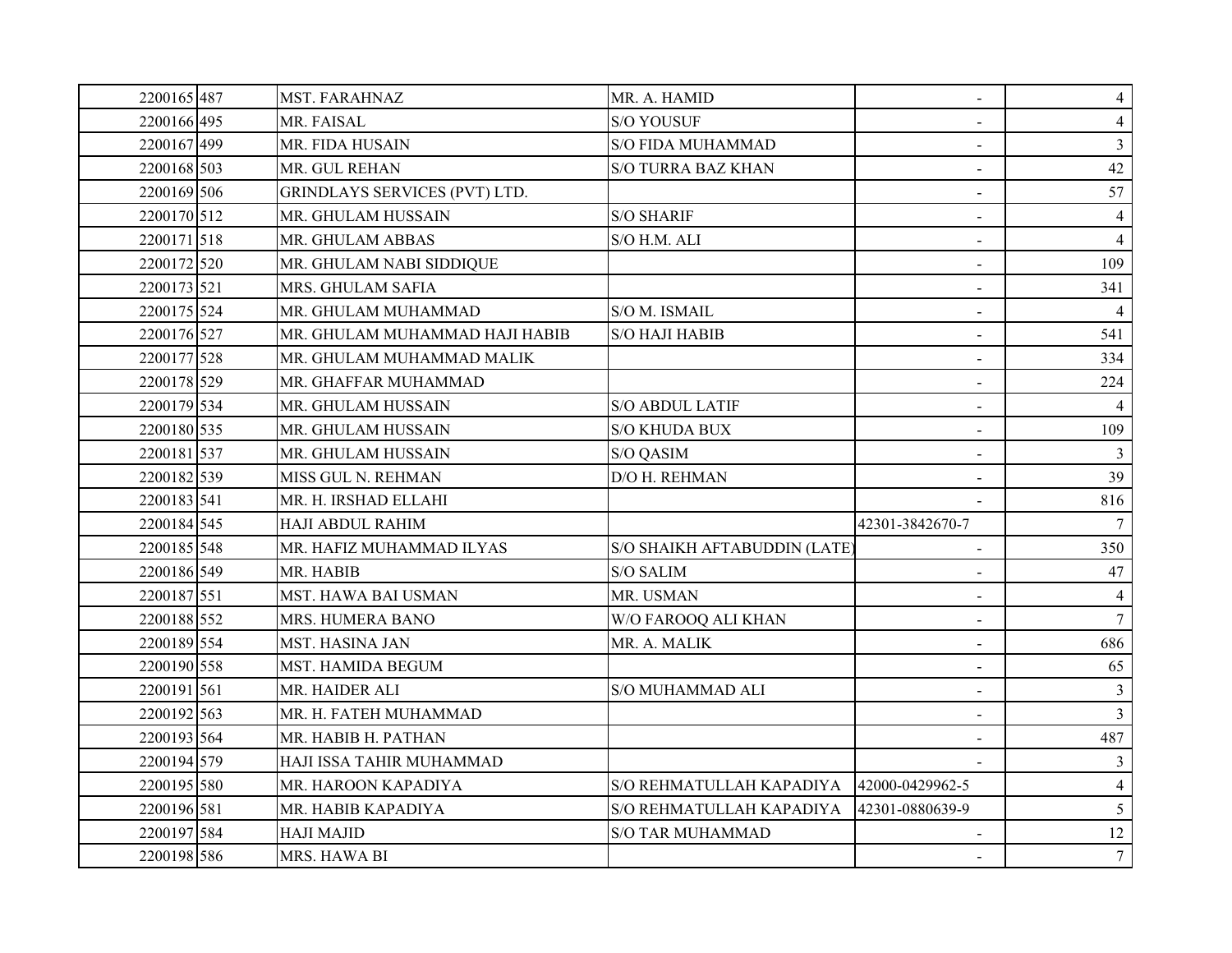| 2200199 587 | MR. HUSSAIN LAWAI           | S/O HAJI MOSSA               | 91400-0140464-5          | 25             |
|-------------|-----------------------------|------------------------------|--------------------------|----------------|
| 2200200 591 | MR. HABIB AHMAD             | <b>S/O AHMED</b>             | $\sim$                   | 3              |
| 2200201 599 | НАЛ ҮАКООВ                  |                              |                          | 130            |
| 2200202 604 | MR. H.M. YAHYA              |                              |                          |                |
| 2200203 607 | MRS. HUMYRA KHATOON SAIYID  | W/O JARI AHMED SAIYID (LATE) |                          | 44             |
| 2200204 608 | HAJI HUSSAIN A. KARIM       | S/O A. KARIM                 | $\sim$                   | $\overline{4}$ |
| 2200205 610 | HAJI ABDUL GHAFFAR IBRAHIM  |                              |                          | 412            |
| 2200206 611 | MRS. HALIMA GHULAM MUHAMMAD |                              | $\sim$                   | 39             |
| 2200207 613 | MR. HAMEED UDDIN            |                              | $\blacksquare$           | 156            |
| 2200208 616 | MR. HAROON                  |                              | $\blacksquare$           | 3              |
| 2200209 617 | HAJIANI ZAIBUNNISA          |                              | $\sim$                   | 65             |
| 2200210 618 | <b>HAJI ABDUR RAZZAK</b>    |                              |                          | 65             |
| 2200211 621 | MR. H.A. GAFFAR             | S/O HAJI DAWOOD              | $\blacksquare$           | 47             |
| 2200212 622 | MR. HAMID A. DAUD           | S/O H. DAWOOD                |                          | $\overline{4}$ |
| 2200213 625 | HAJEE LAL MUHAMMAD SIDDIQI  |                              |                          | 74             |
| 2200214 633 | MRS. HAJRA                  | W/O MUHAMMAD                 |                          | $72\,$         |
| 2200215 634 | MR. HANIF                   | <b>S/O SHARIF</b>            | 42000-0395285-3          | 3              |
| 2200216 635 | MR. HAMEED HAJI HABIB       | S/O HAJI HABIB               |                          | 541            |
| 2200217 636 | MR. HAMID                   |                              | $\sim$                   | 74             |
| 2200218 637 | <b>HAJI USMAN</b>           | S/O M. HAMID                 | $\blacksquare$           | 70             |
| 2200219 638 | HAJI AHMED JOOMA            |                              | $\sim$                   | $30\,$         |
| 2200220 640 | MR. HOOSAIN                 |                              | $\sim$                   | $\overline{3}$ |
| 2200221 651 | MR. IBRAHIM ALAMJEE         |                              | $\blacksquare$           | 13             |
| 2200222 660 | MR. IMRAN                   | S/O A. SATTAR                | $\blacksquare$           | 21             |
| 2200223 661 | MR. IFTIKHAR AHMED          |                              |                          | 56             |
| 2200224 663 | MR. IQBAL ABDULLAH          |                              | $\sim$                   | 183            |
| 2200225 664 | MR. IFTIKHAR AHMED CHOUDHRY |                              | $\blacksquare$           | 101            |
| 2200226 666 | MST. IQBAL BEGUM            | W/O H. REHMAN                | $\blacksquare$           | 74             |
| 2200227 667 | MR. IQBAL                   | S/O A. REHMAN                |                          | $\mathfrak{Z}$ |
| 2200228 668 | MR. IQBAL M. MIABHOY        | S/O MOIZ M. MIABHOY          | $\sim$                   | 12             |
| 2200229 669 | MR. ISLAM AHMED SIDDIQUI    |                              | $\blacksquare$           | 38             |
| 2200230 670 | MR. IQBAL AHMED             |                              | $\blacksquare$           | 224            |
| 2200231 671 | MR. IDREES                  | <b>S/O AHMED</b>             | $\overline{\phantom{0}}$ | 224            |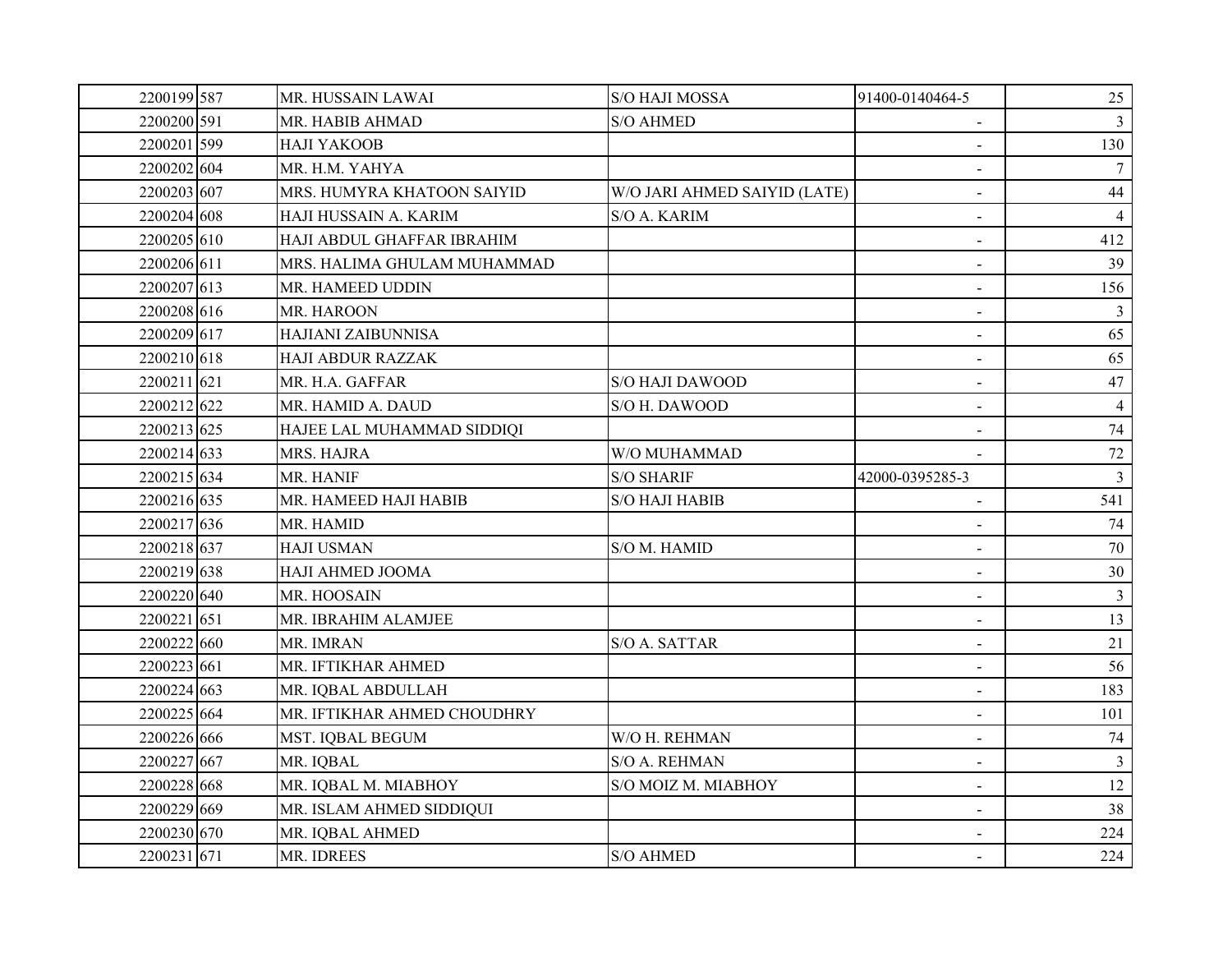| 2200232 676 | MR. IBRAHIM ABDUL LATIF  | <b>S/O ABDUL LATIF</b>    | $\blacksquare$ | 38              |
|-------------|--------------------------|---------------------------|----------------|-----------------|
| 2200233 681 | MR. ISMAIL HAJI SULEMAN  | <b>S/O HAJI SULEMAN</b>   | $\sim$         | 1,107           |
| 2200234 691 | MR. ILYAS A. AZIZ        | S/O A. AZIZ               |                | 3               |
| 2200236 698 | MR. IMAM BAKHSH          | <b>S/O FAIZ MUHAMMAD</b>  | $\sim$         | 3               |
| 2200237 699 | MR. IRFAN                | S/O SABIR ALI             | $\blacksquare$ | $\overline{3}$  |
| 2200238 700 | MR. IFTIKHAR AHMED       |                           |                | 487             |
| 2200239 703 | MR. JAWID                | S/O USMAN                 |                | $\mathbf{Q}$    |
| 2200240 704 | <b>MST. JENUM BAI</b>    |                           |                | 21              |
| 2200241 705 | MR. JUNAID               | <b>S/O HASSAN ALI</b>     | $\sim$         | $\mathfrak{Z}$  |
| 2200242 706 | MR. JAWED                | S/O ZAKARIA               |                | $7\phantom{.0}$ |
| 2200243 708 | MR. JAWEED USMAN         | S/O USMAN                 | $\sim$         | 42              |
| 2200244 723 | MR. JABBAR               | S/O A. AZIZ               |                | 38              |
| 2200245 728 | MR. JUNAID               | S/O M. SHOEB              | $\blacksquare$ | $\overline{4}$  |
| 2200246 733 | <b>MST. KHAIRUNNISA</b>  | MR. GHULAM HUSSAIN        | $\blacksquare$ | 909             |
| 2200247 744 | KHAWAJA MUHAMMAD AFZAL   |                           |                | 156             |
| 2200248 746 | MR. KASSAM               |                           |                | 3               |
| 2200249 747 | MRS. KHURSHID BEGUM      |                           | $\sim$         | 38              |
| 2200250 751 | MR. KAMRAN               | S/O A. RAZZAK             |                | $\tau$          |
| 2200251 756 | MR. KHALID               | S/O USMAN                 | $\sim$         | $\overline{4}$  |
| 2200252 764 | MST. KULSUM AMIR KARIMI  | MR. AMIR KARIMI           | $\blacksquare$ | 38              |
| 2200254 771 | MR. KHURSHID ALAM MAQBUL |                           | $\sim$         | 65              |
| 2200255 772 | KHAWAJA MUHAMMAD SHAFI   |                           |                | 39              |
| 2200256 780 | MR. KASHIF ISMAIL        | S/O ISMAIL                | $\blacksquare$ | $\overline{4}$  |
| 2200257 782 | MR. KASHIF ARSHAD        | S/O MUHAMMAD ARSHAD       | $\blacksquare$ | 38              |
| 2200259 785 | MR. KHALIQUR REHMAN      | <b>S/O JAMILUR REHMAN</b> |                | 65              |
| 2200260 786 | MR. KHALID RAFIQUE       | S/O MUHAMMAD RAFIQUE      |                | $\overline{3}$  |
| 2200261 790 | <b>MISS KHATIJA</b>      | D/O SODAGAR               |                | 65              |
| 2200262 798 | MR. KHALID AHMAD         | <b>S/O NISAR AHMAD</b>    | $\blacksquare$ | 3               |
| 2200263 801 | MR. LATIF H. HAMID       |                           |                | 264             |
| 2200264 802 | MR. LATIF SHAKOOR        | S/O SHAKOOR               | $\blacksquare$ | 755             |
| 2200265 828 | MR. MUHAMMAD TARIQ ADAM  |                           |                | 56              |
| 2200266 829 | MR. MUHAMMAD YAHYA FAKIH |                           | $\blacksquare$ | 13              |
| 2200267 832 | MR. MUNAF                | S/O A. SATTAR             |                | 13              |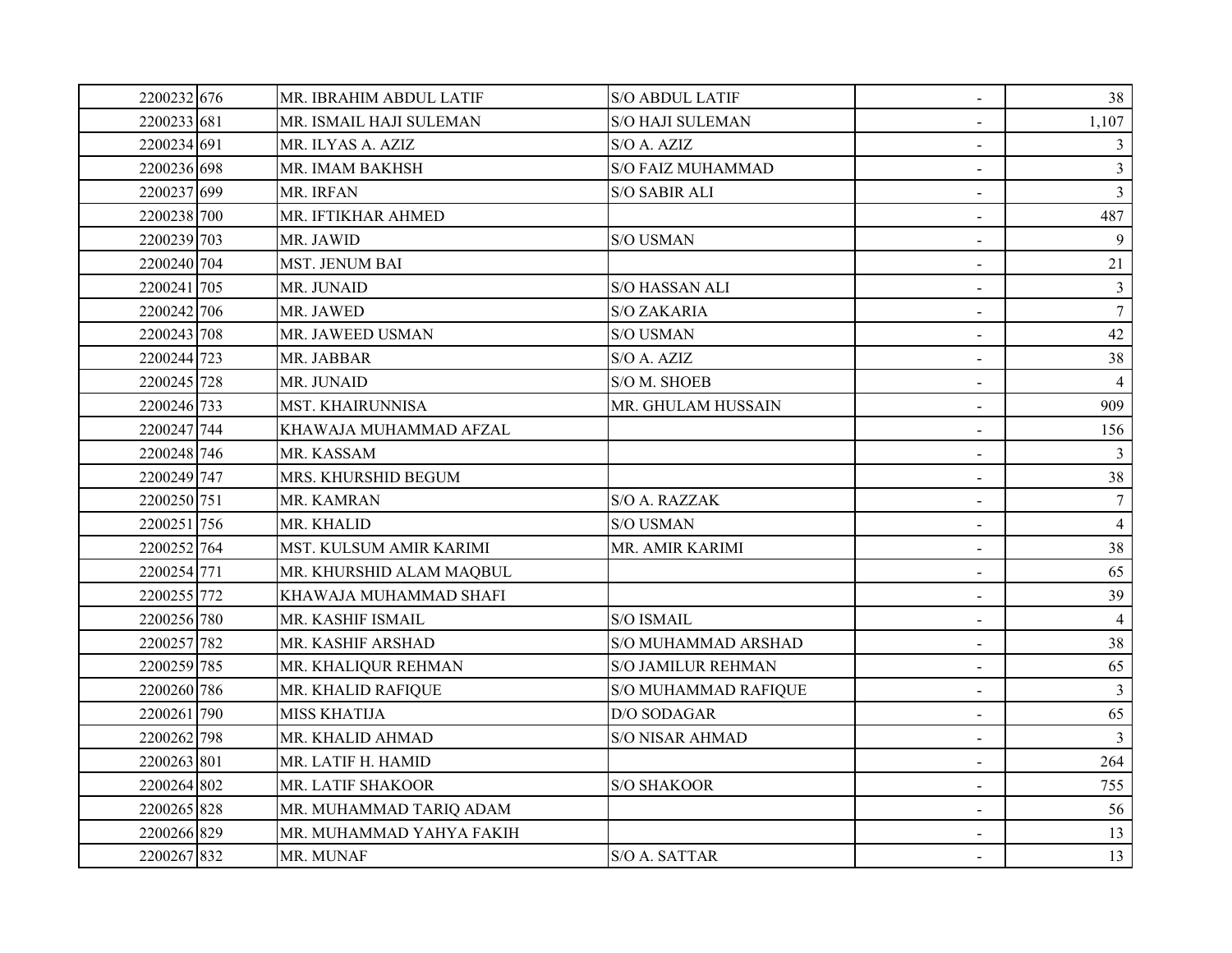| 2200269 841 | MR. MALIK GHULAM RASOOL        |                           |                          | $\mathfrak{Z}$ |
|-------------|--------------------------------|---------------------------|--------------------------|----------------|
| 2200270 842 | MR. MUHAMMAD YAKOOB            |                           | 33202-5351774-5          | 307            |
| 2200271845  | MR. MUHAMMAD AQEEL             | S/O A. MALIK (LATE)       | 42201-5022140-1          | 850            |
| 2200272 851 | MR. MUHAMMAD MOHIUDDIN QURESHI |                           |                          |                |
| 2200273 853 | MR. MUHAMMAD HANIF             | <b>S/O ZAKARIA</b>        | $\blacksquare$           | $\overline{3}$ |
| 2200274 857 | MR. MUHAMMAD IQBAL             | <b>S/O ABDUL REHMAN</b>   |                          | 130            |
| 2200275 858 | MR. M. ASIF IQBAL              |                           | $\sim$                   | 3              |
| 2200276 859 | MR. MANSOOR MUNIR MIRZA        |                           |                          | 343            |
| 2200277 861 | <b>MIAN AHMED SHAH</b>         |                           | $\blacksquare$           |                |
| 2200278 862 | MISS MUNAZZA ANSAR             | <b>D/O SYED ANSAR ALI</b> | $\sim$                   | 77             |
| 2200279 865 | MR. MUHAMMAD AKHTAR            | S/O FATEHULLAH QURESHI    | $\sim$                   | 796            |
| 2200280 867 | MR. MUHAMMAD TOUFIQUE          | S/O A. SATTAR             | $\overline{\phantom{a}}$ | 9              |
| 2200281869  | MR. MUHAMMAD                   |                           | $\sim$                   | $\overline{3}$ |
| 2200282870  | MIAN ABDUL SUBHAN PARACHA      |                           |                          | 62             |
| 2200283 872 | MR. MUHAMMAD SANAUDDIN MASOOD  | S/O M.A. QADIR            |                          | $\overline{4}$ |
| 2200284 878 | MR. MUHAMMAD YOUSUF S. MOTI    | <b>S/O REHMATULLAH</b>    |                          | $\mathbf{Q}$   |
| 2200285 881 | MRS. MARYAM KHATOON            |                           | 35202-4429537-8          | 434            |
| 2200286 882 | MR. MUHAMMAD KHALIL MIAN       |                           |                          | 106            |
| 2200287883  | MIRZA SHER DILL                | S/O MIRZA BAHADUR KHAN    |                          | 21             |
| 2200288 888 | MRS. MUMTAZ BEGUM              | S/O SHAIKH ABDUL SALAM    | $\blacksquare$           | 13             |
| 2200289 889 | MST. MAIMUNA BAI SULAIMAN      | MR. SULAIMAN              |                          | 264            |
| 2200290 892 | MR. MOHAMMAD SHAFI             | <b>S/O MIAN KHAN</b>      |                          | 7,407          |
| 2200291 894 | MR. MUHAMMAD AZAM              |                           |                          | 21             |
| 2200292 895 | MR. M. SALMAN HASHMI           | S/O A.H. HASHMI           | $\overline{\phantom{a}}$ | 109            |
| 2200293 896 | MALIK MUHAMMAD AKRAM           |                           |                          | 38             |
| 2200294 897 | MRS. MUSARAT FARHAT ALI        |                           |                          | 127            |
| 2200295 899 | MR. MUHAMMAD TAUQIR MALIK      |                           | 35202-2454862-9          | 1,177          |
| 2200296 900 | MR. MANSOOR AHMED              |                           | $\blacksquare$           | 21             |
| 2200297 901 | MR. MUHAMMAD RAFI              |                           |                          | 18             |
| 2200298 904 | MR. MUNAF                      | S/O ISMAIL                |                          | 9              |
| 2200299 905 | MR. M. SALEEM                  | <b>S/O A. REHMAN</b>      | $\blacksquare$           | $\overline{3}$ |
| 2200300 908 | MR. MUHAMMAD NASIR             | <b>S/O MUHAMMAD</b>       |                          | 47             |
| 2200301911  | MR. M. YOUSUF ABDULLAH BUMBIYA | S/O ABDULLAH BUMBIYA      | $\sim$                   | 13             |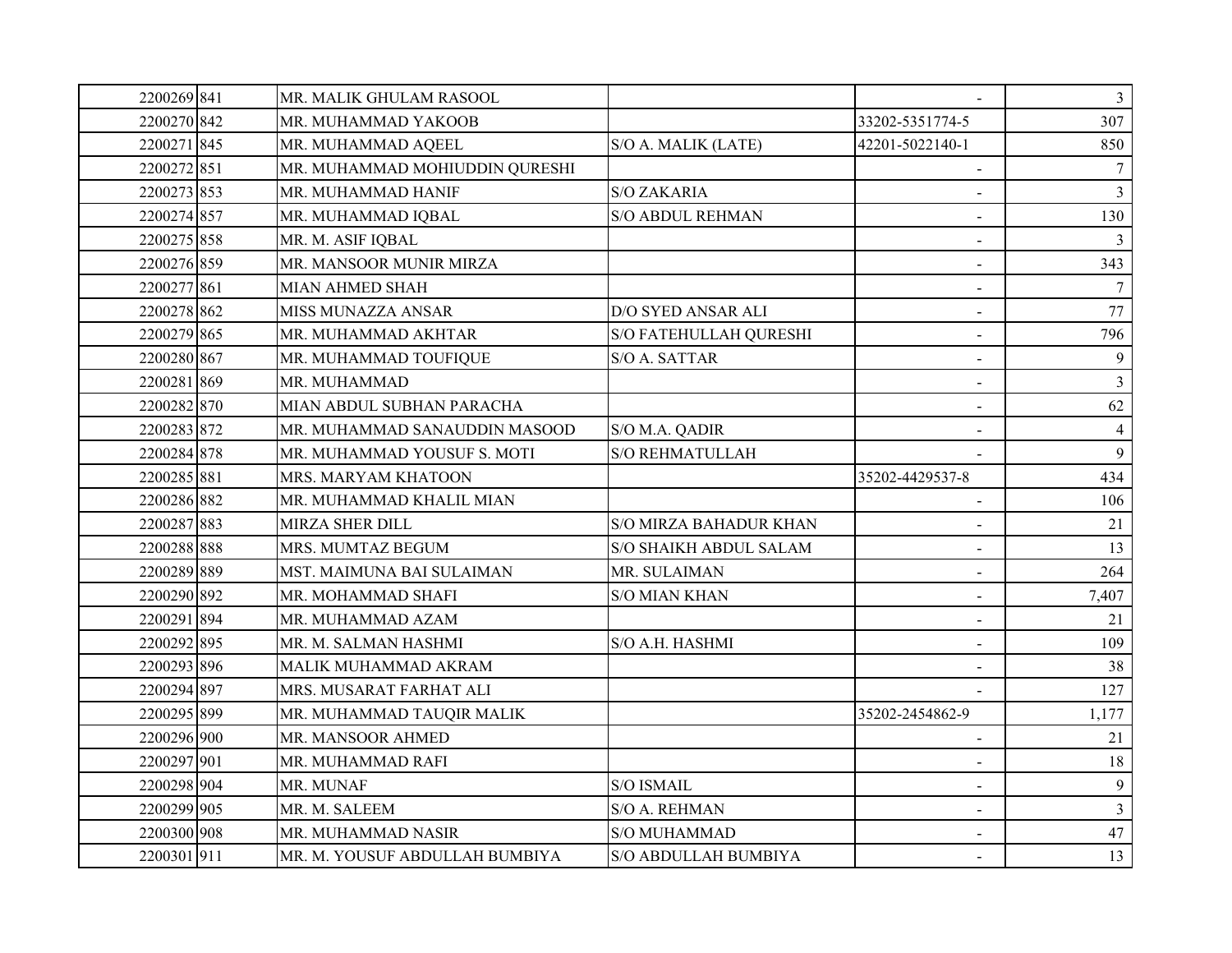| 2200302912   | MR. MAJID ABDULLAH           | S/O ABDULLAH             | $\blacksquare$  | $\overline{4}$ |
|--------------|------------------------------|--------------------------|-----------------|----------------|
| 2200303 923  | MR. MUHAMMAD SIDDIQ          |                          |                 | 60             |
| 2200305 931  | MR. MUHAMMAD SALEEM          |                          |                 | $\overline{4}$ |
| 2200306 932  | MR. MUHAMMAD RAFIQ HAJI ISSA | S/O HAJI ISSA            |                 | $\overline{3}$ |
| 2200307 934  | MR. MUHAMMAD SALEEM          | <b>S/O HAJI AHMED</b>    | $\blacksquare$  | $\overline{4}$ |
| 2200308 935  | MR. MUHAMMAD SALEEM          |                          |                 | 238            |
| 2200309 936  | MR. MUHAMMAD SIDDIQUE        |                          |                 | 13             |
| 2200310 938  | MR. MUHAMMAD IQBAL KAPADIYA  | S/O HAJI HABIB KAPADIYA  | 42000-0482988-5 | 9              |
| 2200311939   | MR. MUHAMMAD RAFIQ KAPADIYA  | S/O REHMATULLAH KAPADIYA |                 | 21             |
| 2200312 940  | MR. MITHOO                   | S/O HAJI HABIB KAPADIYA  | 42301-2378051-7 | 9              |
| 2200313 941  | MR. MUHAMMAD YASIN           | <b>S/O ABDUL SATTAR</b>  |                 | 21             |
| 2200314 946  | MR. MUHAMMAD                 | <b>S/O AHMED</b>         |                 | 224            |
| 2200315 958  | MR. MUHAMMAD ASLAM SATTAR    |                          | $\sim$          | 3              |
| 2200316 959  | MR. M. QAMRUZZAMAN KHAN      | S/O BADRUDDIN AHMED KHAN | $\blacksquare$  | 368            |
| 2200317 960  | MR. MAQBOOL SADIQ            |                          | $\blacksquare$  |                |
| 2200318 961  | MR. MUHAMMAD                 |                          |                 | 38             |
| 2200319 965  | MR. MUHAMMAD SIDDIQ          | <b>S/O ABDUL REHMAN</b>  |                 | 130            |
| 2200320 966  | MR. MUHAMMAD ILYAS           |                          | 42301-1913283-1 | 70             |
| 2200321967   | MR. MUMTAZ ALI PIRWANI       |                          |                 | $\tau$         |
| 2200322 973  | MR. MUHAMMAD AFZAL           | S/O MUHAMMAD HUSAIN      | $\blacksquare$  | 9              |
| 2200323 974  | MR. MUHAMMAD                 | <b>S/O HAJI HUSSAIN</b>  |                 | $\overline{4}$ |
| 2200324 983  | MR. M. JAWEED                | S/O A. AZIZ              | $\sim$          | 9              |
| 2200325 987  | MR. MUHAMMAD RAFIQ           | S/O MOOSA                |                 | 21             |
| 2200326 988  | MR. M. HANIF NOORANI         |                          | $\blacksquare$  | 39             |
| 2200327 989  | MR. M. ASHRAF NOORANI        |                          | $\blacksquare$  | 9              |
| 2200328 992  | MR. MUHAMMAD SIDDIK          | <b>S/O HAJI EBRAHIM</b>  | $\sim$          | $\mathfrak{Z}$ |
| 2200329 997  | MR. MUHAMMAD IDRESS          | <b>S/O AHMED</b>         | $\blacksquare$  | $\overline{3}$ |
| 2200330 1001 | MR. MUHAMMAD RAUF            | S/O M. SIDDIQ            | $\blacksquare$  | $\mathfrak{Z}$ |
| 2200331 1005 | MR. MUNAWAR ALI              |                          |                 | $\mathfrak{Z}$ |
| 2200332 1007 | MR. MUNIR ISMAIL             | S/O ISMAIL               | $\blacksquare$  | 1,327          |
| 2200333 1010 | MR. MUHAMMAD SIDDIQUE        |                          | $\blacksquare$  | 130            |
| 2200334 1014 | MR. M. YAMEEN UDDIN HAQQI    |                          |                 | 355            |
| 2200335 1018 | MR. MUHAMMAD AMIN            | S/O H. YUSUF             |                 | 82             |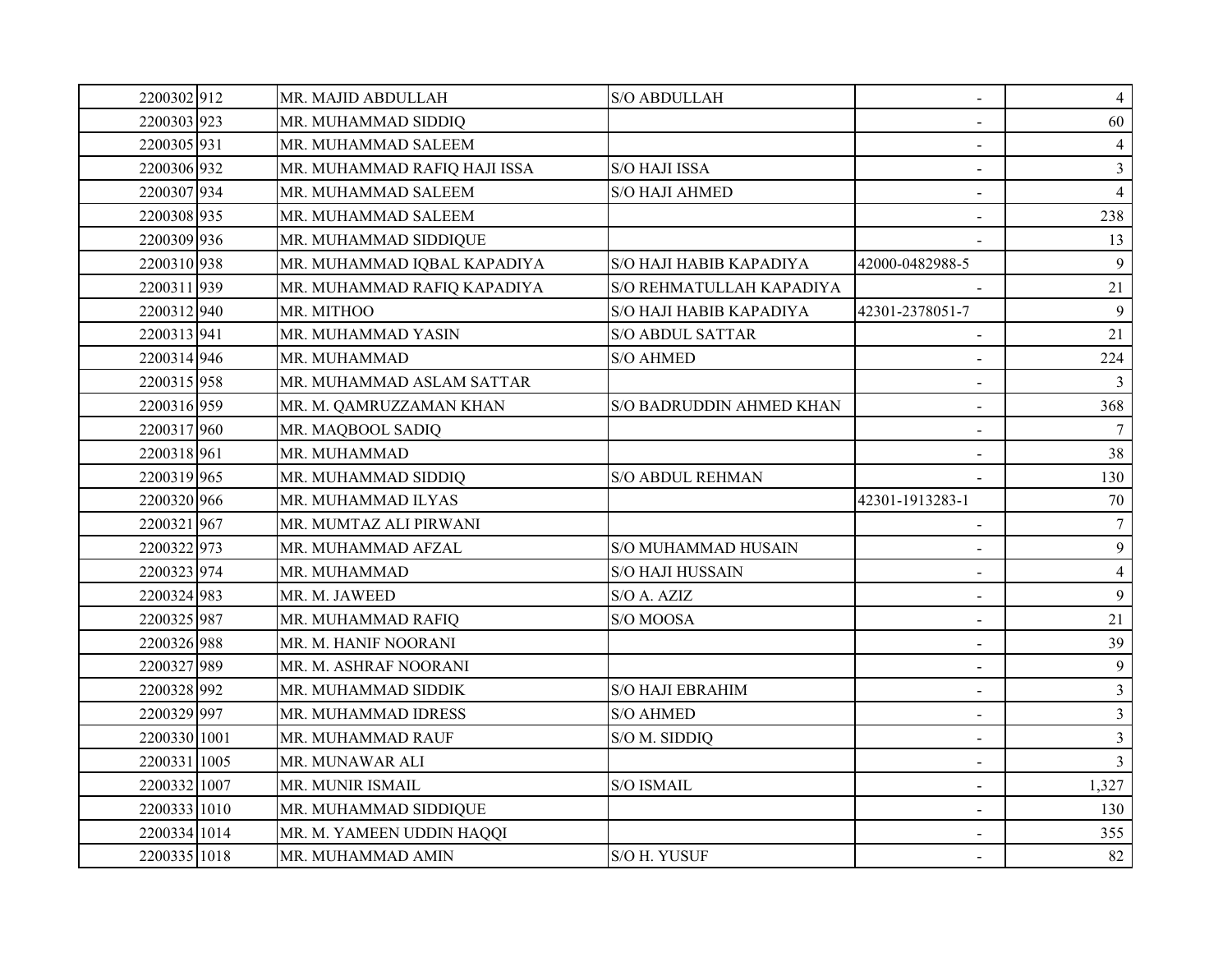| 2200336 1019 | MR. MUHAMMAD HANIF             | S/O MOOSA                  | $\blacksquare$           | 596              |
|--------------|--------------------------------|----------------------------|--------------------------|------------------|
| 2200337 1020 | <b>MR. MUHAMMAD IDREES</b>     | <b>S/O HAROON</b>          |                          | 13               |
| 2200338 1023 | MR. MUHAMMAD ANIS-UR-REHMAN    | S/O AZIZUR REHMAN KHAN     |                          | $\overline{3}$   |
| 2200339 1025 | MR. MUNTAJBUDDIN               | S/O AMINUDDIN              |                          | 290              |
| 2200340 1026 | MR. M. RAFIQUE SHAHID BUTT     | <b>S/O REHMATULLA BUTT</b> | 42101-8385211-9          | 240              |
| 2200341 1029 | MR. MUHAMMAD SALEEM QURESHI    |                            |                          | $\tau$           |
| 2200342 1030 | MR. MUHAMMAD WASIF             |                            |                          | 160              |
| 2200343 1033 | MR. MUHAMMAD HANIF             |                            |                          | 126              |
| 2200344 1051 | MR. MUNIR                      | <b>S/O ESMAIL</b>          | $\blacksquare$           | 264              |
| 2200345 1053 | MR. MUHAMMAD USMAN             |                            |                          | 171              |
| 2200346 1054 | MR. MUHAMMAD ISMAIL            |                            | $\sim$                   | 130              |
| 2200347 1055 | MRS. MUMTAZ SAYEED             |                            |                          | 293              |
| 2200348 1057 | SUB. MAJ. M. BADARUDDIN O.B.I  |                            | $\sim$                   | 174              |
| 2200349 1058 | COL. M.H. ZAIDI                |                            | $\blacksquare$           | $\tau$           |
| 2200350 1061 | MR. M. RAFIQ HAJI HUSSAIN      | <b>S/O HAJI HUSSAIN</b>    | $\sim$                   | $\mathfrak{Z}$   |
| 2200351 1062 | MR. MOTI TAHER SHAIKH ALI      | S/O SHAIKH ALI             | $\blacksquare$           | 130              |
| 2200352 1063 | CAPT. MUMTAZ ALI M. KHAN       |                            |                          | 13               |
| 2200353 1064 | MR. MUHAMMAD ALTAF             | S/O A. HAMID               | $\blacksquare$           | $\overline{4}$   |
| 2200354 1075 | MR. M. SALEEM                  | S/O M. SIDDIQ              |                          | $\overline{4}$   |
| 2200355 1078 | MR. MASOOD MOHIUDDIN           |                            | $\blacksquare$           | 70               |
| 2200356 1080 | MR. MOIZ ALI HUSEN ALI         | <b>S/O HUSEN ALI</b>       |                          | 290              |
| 2200357 1085 | MR. MAZHAR A. FEROZPURWALA     |                            |                          | 2,043            |
| 2200358 1087 | MR. MUHAMMAD AYOOB HAJI DAWOOD | <b>S/O HAJI DAWOOD</b>     |                          | 9                |
| 2200359 1092 | MR. MUHAMMAD ASHRAF            |                            | $\overline{\phantom{a}}$ | $\tau$           |
| 2200360 1095 | MR. MUHAMMAD YUSUF ABBASI      |                            |                          | $74\,$           |
| 2200361 1097 | MR. MUHAMMAD ILYAS             | <b>S/O ABDUL GHANI</b>     | $\sim$                   | 27               |
| 2200362 1098 | MR. MUHAMMAD ANWAR QURASHI     |                            | $\blacksquare$           | $18\,$           |
| 2200363 1099 | <b>MISS MUMTAZ DURVESH</b>     |                            | $\blacksquare$           | $\boldsymbol{7}$ |
| 2200364 1100 | MR. M. YOUSUF M. YOUNUS        | S/O M. YUNUS               | $\blacksquare$           | $\mathfrak{Z}$   |
| 2200365 1106 | MR. MUHAMMAD ABID              | <b>S/O HAJI ABDULAH</b>    |                          | $\overline{3}$   |
| 2200366 1107 | MR. M. IMRAN                   | <b>S/O BILAL</b>           | $\blacksquare$           | $\mathfrak{Z}$   |
| 2200367 1115 | MST. MAHER BANU QAMARUDDIN     | MR. QAMARUDDIN             |                          | 380              |
| 2200368 1116 | MR. MUHAMMAD SHAFI             | <b>S/O AHMED</b>           |                          | $\overline{4}$   |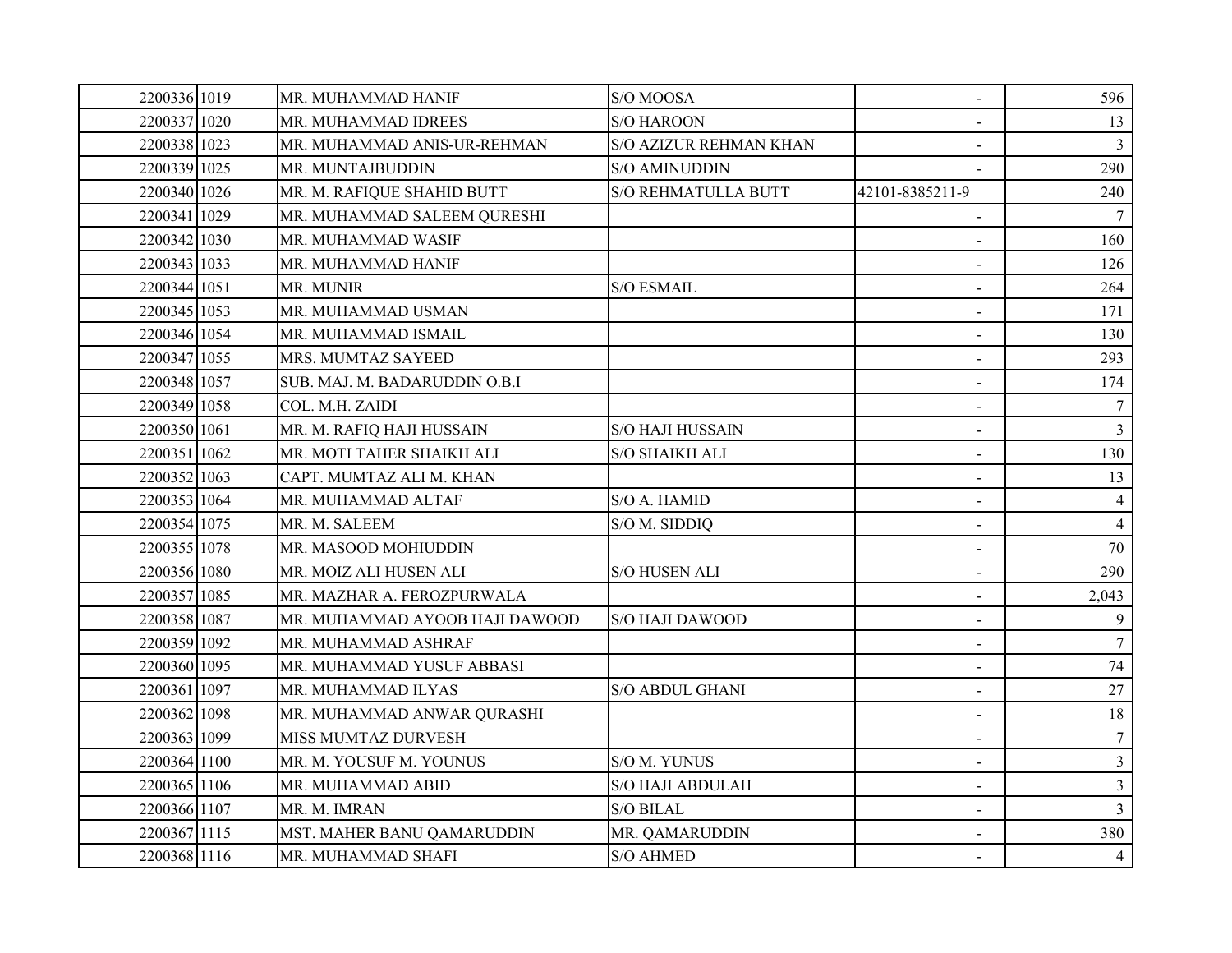| 2200369 1123 | MALIK MUSHTAQ ALI KHAN    | <b>S/O MALIK NISAR ALI KHAN</b>           | $\blacksquare$  | 619            |
|--------------|---------------------------|-------------------------------------------|-----------------|----------------|
| 2200370 1130 | MR. MUHAMMAD SHOEB        | <b>S/O ABDUL SATTAR</b>                   | $\sim$          |                |
| 2200371 1146 | MR. MUHAMMAD ABBAS        | S/O M. ALI                                |                 | $\overline{3}$ |
| 2200372 1149 | MR. M. ZUBAIR             | S/O M. SIDDIQ                             | $\blacksquare$  | 130            |
| 2200373 1154 | MR. MUHAMMAD ABBAS        | S/O M. YOUSUF                             | $\sim$          | 672            |
| 2200374 1155 | MR. MUHAMMAD AKRAM        | S/O MUHAMMAD                              |                 | 4              |
| 2200375 1158 | MR. M. IMTIAZ             | S/O A. SATTAR                             |                 | $\mathfrak{Z}$ |
| 2200376 1161 | MR. MUHAMMAD HANIF        | <b>S/O ABDUL WAHEED</b>                   | 42101-0488089-5 | 51             |
| 2200377 1164 | MR. MUHAMMAD ALTAF        | S/O MUHAMMAD YOUNUS                       | $\blacksquare$  | $\mathfrak{Z}$ |
| 2200378 1167 | MR. MUHAMMAD HANIF        | S/O HAJI MUHAMMAD                         |                 | $\mathfrak{Z}$ |
| 2200379 1168 | MR. MEHBOOB SHAH          | <b>S/O YASEEN SHAH</b>                    |                 | 3 <sup>1</sup> |
| 2200380 1171 | MR. MUHAMMAD ZAKARIA      | S/O A. KARIM                              |                 | $\overline{4}$ |
| 2200381 1173 | MR. MUHAMMAD AWAIS        | S/O MOOSA                                 |                 | 13             |
| 2200382 1182 | MR. MUHAMMAD IRFAN        | S/O HAJI A. RAHIM                         | 42301-1081658-7 | 39             |
| 2200383 1184 | MR. MUHAMMAD USMAN BAWANY | S/O A. GHAFFAR BAWANY                     |                 | $\overline{3}$ |
| 2200384 1187 | MR. MUHAMMAD FAROOQ       | S/O HAJI AHMED                            |                 | 56             |
| 2200385 1190 | MR. MUHAMMAD SALIM        | <b>S/O HUSSAIN</b>                        |                 | 51             |
| 2200386 1191 | MR. MUHAMMAD HANIF        | <b>S/O HUSSAIN</b>                        |                 | $\overline{3}$ |
| 2200387 1193 | <b>MISS MUMTAZ</b>        | D/O ABDUL AZIZ                            |                 | 601            |
| 2200388 1198 | MR. MINOO R. PATELL       | <b>S/O RUSTOM</b>                         | $\sim$          | 563            |
| 2200389 1206 | MRS. NAHEED HASSAN        |                                           |                 | 145            |
| 2200390 1212 | MST. NACHI OSMAN ALI      | MR. USMAN ALI                             |                 | 174            |
| 2200391 1219 | NAWABZADA NASIR AHMED     |                                           |                 | 13             |
| 2200393 1223 | MRS. NAMWAR JAVAID HASSAN | W/O SYED MUHAMMAD JAVAID 135200-1504968-8 |                 | 12,334         |
| 2200395 1225 | MISS NASIM KHATTAK        |                                           |                 | 109            |
| 2200396 1226 | MISS NADARA KHATTAK       |                                           |                 | 109            |
| 2200397 1229 | MST. NAJMA HABIB          | D/O H. REHMAN                             | $\blacksquare$  | 549            |
| 2200398 1231 | MR. NASEEM RAFI           | S/O M. RAFI                               | $\sim$          | 189            |
| 2200399 1232 | MR. NAEEM RAFI            | S/O M. RAFI                               | $\blacksquare$  | 579            |
| 2200400 1234 | MR. NASEEM JAVAID         | S/O SHEIKH MUHAMMAD ASLAM                 | $\blacksquare$  |                |
| 2200401 1235 | MR. NIAZ AHMED            |                                           | $\blacksquare$  | 1,091          |
| 2200402 1236 | MRS. NASIRA SHEIKH        |                                           |                 | 174            |
| 2200403 1237 | MR. NADEEM                | S/O A. AZIZ                               |                 | $\overline{4}$ |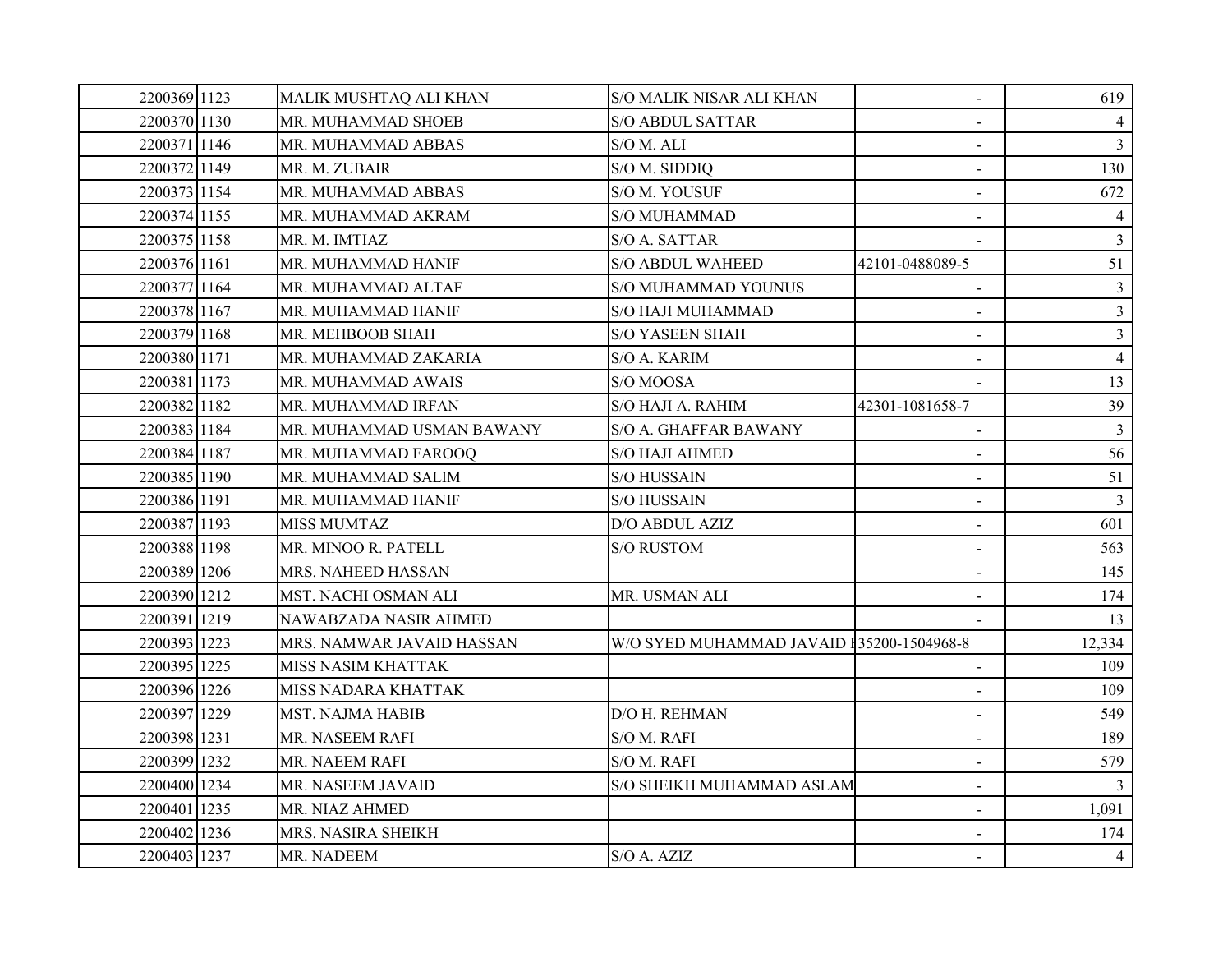| 2200404 1238 | MRS. NOOR BANU T. VALLIANI      |                           | 42201-4406438-8          | 423             |
|--------------|---------------------------------|---------------------------|--------------------------|-----------------|
| 2200405 1243 | <b>MISS NASIM BANO</b>          | D/O MOSSA MOTIWALA        | $\sim$                   | 145             |
| 2200406 1244 | MR. NOORUDDIN TAYYAB ALI        | S/O TEYYABBHAI            |                          | 30              |
| 2200407 1246 | MR. NUSRAT KAMAL SIDDIQUE       |                           | $\sim$                   | 3               |
| 2200408 1250 | MRS. NEVEZ NOSHIRWAN NOSHIRWANI |                           | $\overline{\phantom{a}}$ | 297             |
| 2200409 1251 | MR. NASIR ALI HAJI VAROO        | S/O HAJI VAROO            | $\blacksquare$           | 495             |
| 2200410 1252 | MISS NASREEN BANOO              |                           | $\sim$                   |                 |
| 2200411 1253 | MR. NOOR MUHAMMAD               |                           |                          | 38              |
| 2200412 1255 | MST. NASREEN MUHAMMAD           |                           | $\blacksquare$           | $\mathbf{3}$    |
| 2200413 1256 | <b>MRS. NARGIS KHANUM</b>       |                           |                          | $\overline{7}$  |
| 2200414 1257 | MRS. NAFEESA                    | W/O ABOOBAKER             | $\sim$                   | 38              |
| 2200415 1261 | MRS. NARGIS ZAHIR               |                           | $\blacksquare$           | 83              |
| 2200416 1263 | MR. NAJIB A. CHOUDHRY           |                           | $\sim$                   | 487             |
| 2200417 1264 | MRS. NUZHAT JAMILA QAYYUM       |                           | $\blacksquare$           | 452             |
| 2200418 1266 | MR. NAZIRUDDIN MEHMOOD          | S/O AHMED MOHIUDDIN       | $\sim$                   | 13,468          |
| 2200419 1267 | MR. PERCY NOSHIR GAZDER         | S/O KAIKHUSROO GAZDER     | $\blacksquare$           | 72              |
| 2200420 1270 | MR. NADEEM ANWAR                | S/O SHAIKH MUHAMMAD ANWAl |                          | 9               |
| 2200421 1272 | <b>MISS NOOR JEHAN</b>          | D/O M. SIDDIQ             | $\sim$                   | 21              |
| 2200422 1284 | MR. NAJMUDDIN MIAN              | <b>S/O AHMED MIAN</b>     |                          | 109             |
| 2200423 1285 | MR. NISAR AHMED                 | <b>S/O ABDUL KHALIQ</b>   | $\blacksquare$           | 38              |
| 2200424 1287 | MR. NASEERUL HAQ SIDDIQUI       | S/O MUSHTAQ ALI SIDDIQUI  |                          | 114             |
| 2200425 1290 | MR. NASIR KHALID                | <b>S/O KHALID RAFIQUE</b> |                          |                 |
| 2200426 1297 | MR. NASIM BAIG                  | S/O MASHOOQ BAIG          |                          | $\mathfrak{Z}$  |
| 2200427 1299 | MRS. NAFEESA DADA               | W/O YOUSUF DADA           | 42201-0472960-0          | 23              |
| 2200428 1300 | <b>MISS NADIA DADA</b>          | D/O MUHAMMAD YUSUF DADA   |                          | $5\overline{)}$ |
| 2200429 1315 | MRS. PERVEEN NISAR              |                           |                          | 13              |
| 2200430 1318 | LT. PIR AHMED UNNY              | <b>S/O KUTTY</b>          |                          | 155             |
| 2200431 1324 | <b>MRS. PARVIN</b>              | <b>W/O SABIR ALI</b>      | 42000-0426397-4          | $5\overline{)}$ |
| 2200432 1325 | MR. PERVEZ                      | S/O MUHAMMAD AMIN         |                          | $\mathfrak{Z}$  |
| 2200433 1342 | MR. QURBAN HUSSAIN              |                           |                          | 65              |
| 2200434 1344 | BRIG. QURBAN ALI KHAN           |                           | $\blacksquare$           | 253             |
| 2200435 1347 | MR. QADAR BAKHSH                | S/O HAJI ALI MUHAMMAD     |                          | 82              |
| 2200436 1348 | MR. QAMER SAEED                 | <b>S/O MAZHAR HUSSAIN</b> |                          | 47              |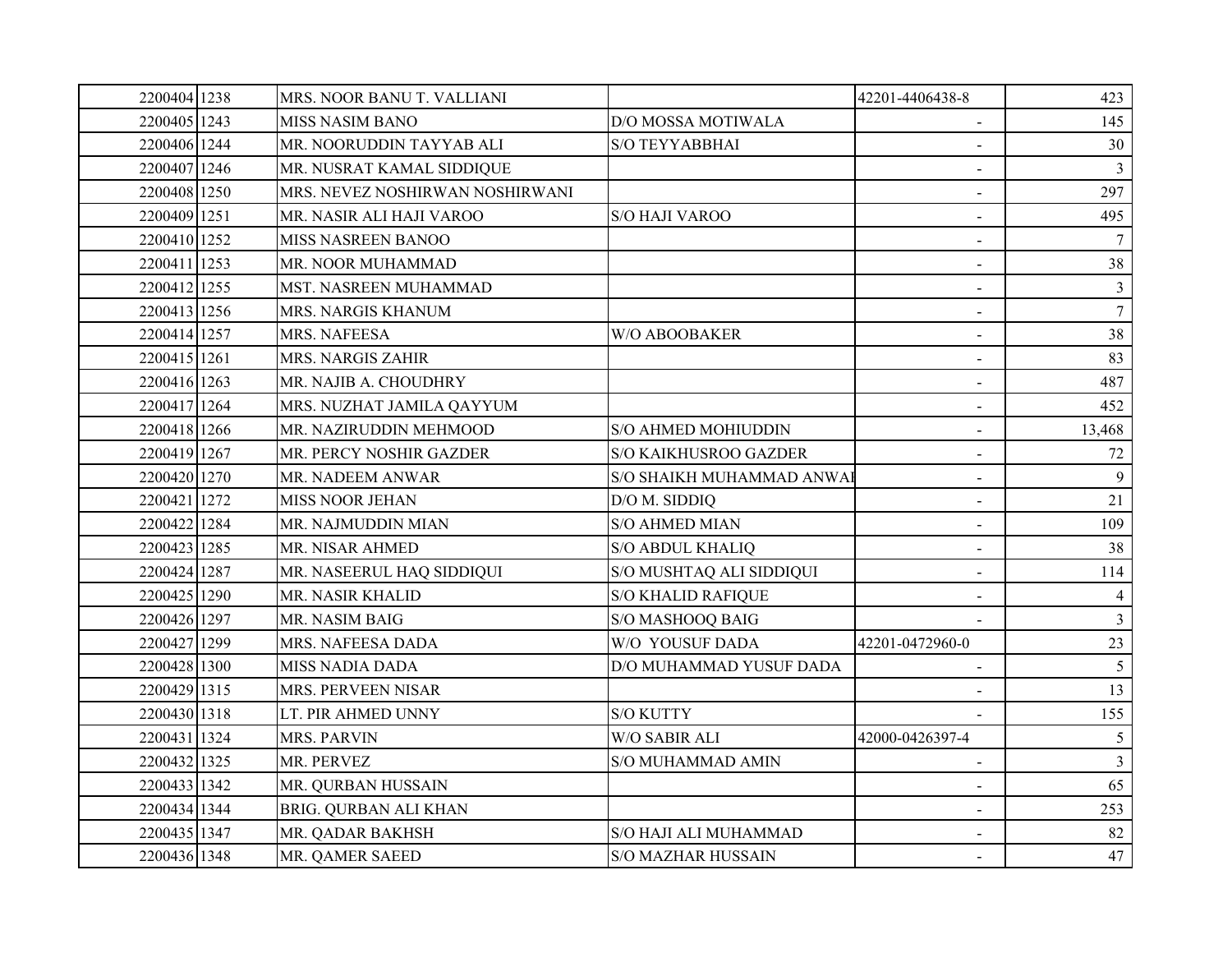| 2200437 1354 | <b>MST. RABIA SULEMAN</b>      |                            | $\blacksquare$           | 130            |
|--------------|--------------------------------|----------------------------|--------------------------|----------------|
| 2200438 1358 | MR. RIAZUL HASSAN GHAURI       | S/O M. ISMAIL              |                          | 669            |
| 2200439 1359 | MRS. RAZIA BEGUM URAIZEE       |                            |                          | 13             |
| 2200440 1363 | MST. R. BEGUM                  |                            |                          | 7              |
| 2200441 1365 | MR. REHMATULLAH                | S/O MEHMOOD                | $\blacksquare$           | 13             |
| 2200443 1368 | MR. REHMATULLAH                | S/O A. REHMAN              | $\blacksquare$           | $\mathfrak{Z}$ |
| 2200444 1369 | MRS. RABIA BAI                 |                            | $\sim$                   | 5 <sup>5</sup> |
| 2200445 1370 | MR. RIAZ A. KHAN               |                            |                          | 1,091          |
| 2200446 1372 | MRS. RAZIA SULTANA ABIDI       |                            | $\blacksquare$           | 9              |
| 2200447 1374 | MR. REHMATULLAH KAPADIYA       | S/O H. HABIB KAPADIYA      | $\sim$                   | 21             |
| 2200448 1375 | MR. R.H. HABIB                 |                            | $\blacksquare$           | 31             |
| 2200449 1383 | MISS RAZIA FIDA HUSSAIN        | MR. FIDA HUSSAIN           | $\blacksquare$           | 47             |
| 2200450 1393 | MRS. RABIA                     |                            | $\blacksquare$           | 38             |
| 2200451 1397 | MRS. RUKAIYA BIBI YAKOOB DESAI | W/O YAKOOB DESAI           |                          | 144            |
| 2200452 1399 | MR. RAJAB ALI ISMAIL KAZANI    | W/O ISMAIL KAZANI          | $\sim$                   | $\mathfrak{Z}$ |
| 2200453 1400 | MRS. ROSHAN KHANOO RAJAB ALI   | W/O RAJABALI ISMAIL KAZANI | $\sim$                   | 21             |
| 2200454 1405 | MRS. RAZIA BEGUM               |                            |                          | 13             |
| 2200455 1407 | MR. RIZWAN                     | S/O A. GHAFFAR             | $\blacksquare$           | $\overline{4}$ |
| 2200456 1408 | MR. RAIS AHMED                 |                            |                          | $\overline{3}$ |
| 2200457 1411 | RAJA MUHAMMAD ZAMAN            | <b>S/O RAJA KARAM DIN</b>  | $\blacksquare$           | $\overline{4}$ |
| 2200458 1414 | MRS. RAHIMA                    | W/O FAQIR MUHAMMAD         | $\blacksquare$           | $\mathfrak{Z}$ |
| 2200459 1416 | RUSI SORABJI DHATIGARA         |                            | $\sim$                   | 20             |
| 2200460 1419 | MR. RAZZAK                     | <b>S/O HAJI HUSSAIN</b>    |                          | 13             |
| 2200461 1421 | MR. SABIHUDDIN AHMED           |                            | $\overline{\phantom{a}}$ | 7              |
| 2200462 1422 | <b>SYED HAFIZ BAYABANI</b>     |                            | $\blacksquare$           | 38             |
| 2200463 1424 | MR. S.M. SOHAIL                |                            | $\sim$                   | 13             |
| 2200464 1425 | <b>SYED NEHAL ABBAS</b>        |                            | $\blacksquare$           | $\mathfrak{Z}$ |
| 2200465 1431 | MR. SULEMAN MUHAMMAD           |                            | $\blacksquare$           | 74             |
| 2200466 1432 | MR. SULEMAN                    |                            |                          | 74             |
| 2200467 1433 | MR. S. WASIF ALI               |                            | $\blacksquare$           | 15             |
| 2200468 1434 | MST. SHER BANO JAFFAR VALLIANI | MR. JAFFAR VALLIANI        | $\blacksquare$           | $\overline{4}$ |
| 2200469 1436 | MR. SOHAIL                     | <b>S/O AHMED</b>           |                          | 109            |
| 2200470 1437 | MR. S.M. AYOOB                 |                            |                          | 145            |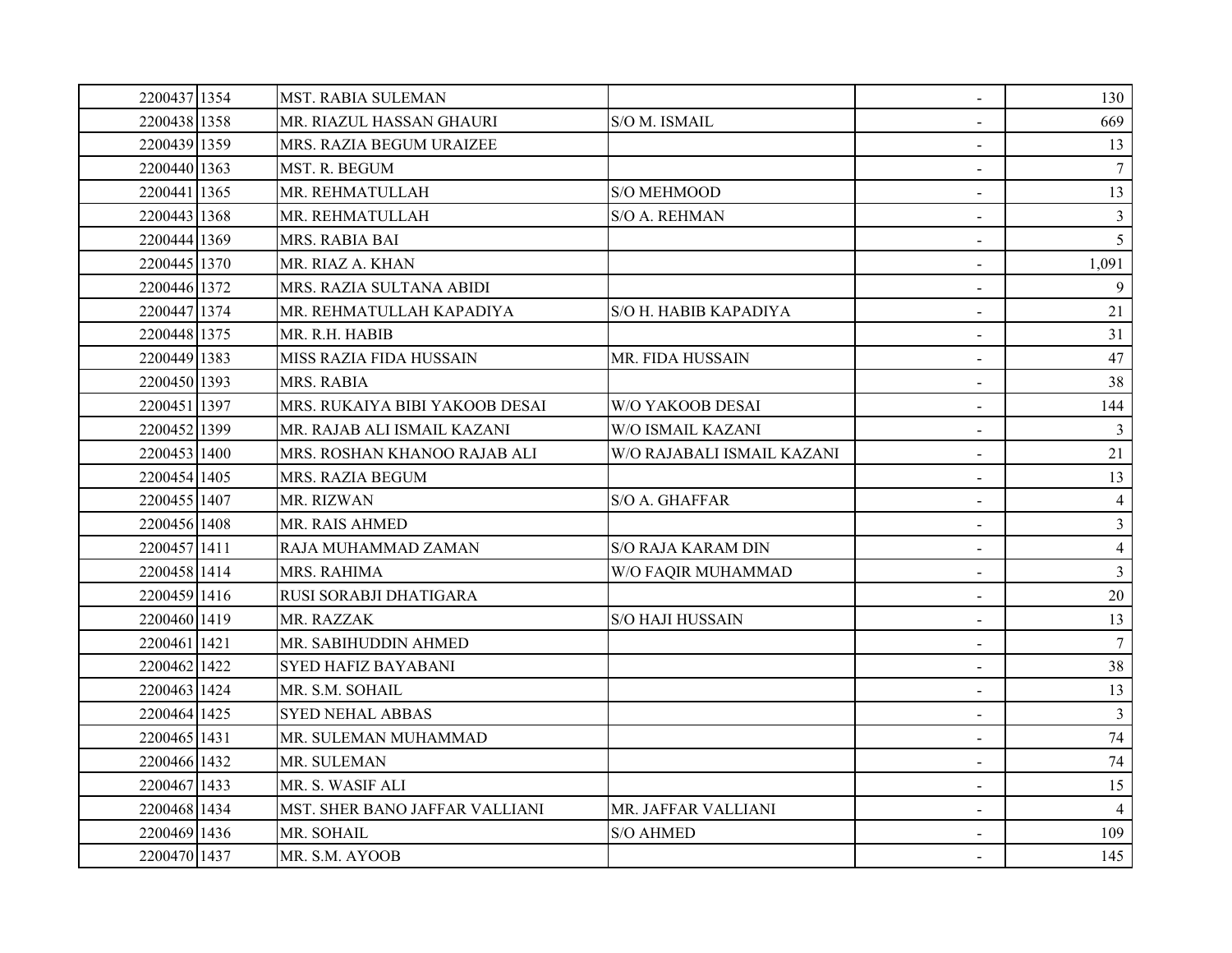| 2200471 1439 | SHAIKH MUHAMMAD ASLAM            |                           | $\blacksquare$           | 51             |
|--------------|----------------------------------|---------------------------|--------------------------|----------------|
| 2200473 1443 | MST. SHABANA                     | MR. AYUB                  |                          | 611            |
| 2200474 1445 | MR. SABIR HUSSAIN                | <b>S/O NADIR HUSSAIN</b>  |                          | 3              |
| 2200475 1448 | S.M. ISHAQ HOLDING LIMITED       |                           |                          | 24             |
| 2200477 1458 | MR. SHOAIB NIZAMI                | <b>S/O HAMEED NIZAMI</b>  | $\overline{\phantom{a}}$ | 350            |
| 2200478 1464 | <b>SYED YAQOOB SHAH</b>          |                           | $\sim$                   | 38             |
| 2200480 1471 | MR. S.M.Z. DESNAVI               |                           | $\blacksquare$           | 145            |
| 2200481 1473 | MR. SARDAR MUHAMMAD IQBAL        |                           | $\blacksquare$           | 452            |
| 2200482 1475 | MR. SHAHID                       | S/O A. SATTAR             | $\blacksquare$           | 9              |
| 2200483 1477 | MR. S. HYDER ABBAS NAQVI         |                           | $\blacksquare$           | 127            |
| 2200484 1478 | MR. S. WAJAHAT HUSSAIN           | <b>S/O HUSSAIN</b>        | $\blacksquare$           | 699            |
| 2200485 1479 | SYED WAJAHAT HUSAIN A/C          | S/O SYED WAJAHAT HUSAIN   | $\sim$                   | 767            |
| 2200488 1485 | <b>SYED KAMAL ALI</b>            |                           |                          | 8,090          |
| 2200489 1488 | MRS. SURRAYA HAMID               | W/O HAMID                 |                          | 317            |
| 2200490 1489 | SYEDA MUMLIQAT SULTAN A/C        |                           |                          | 67             |
| 2200493 1493 | <b>SYED TARIQ ALI</b>            | S/O SYED AMJAD ALI        | 35202-2654237-1          | 367            |
| 2200494 1494 | <b>SYED TARIQ ALI</b>            | <b>S/O SYED AMJAD ALI</b> | 35202-2654237-1          | 27             |
| 2200495 1495 | SYED TARIQ ALI A/C S. ABBAS ALI  |                           | 35202-2654237-1          | 576            |
| 2200496 1496 | SYED TARIQ ALI A/C SYED ZEYN ALI | S/O SYED TARIQ ALI        | 35202-2654237-1          | 170            |
| 2200497 1503 | MRS. SURRAIYA TASNEEM            |                           |                          | 104            |
| 2200498 1504 | <b>MISS SHAHIDA PARVIN</b>       |                           |                          | 130            |
| 2200499 1505 | <b>SYED IMTIAZ HUSSAIN</b>       | S/O SYED ABDUL HAQ        | 35201-1280812-1          | 42             |
| 2200500 1508 | MR. SHAFIQ AHMED NAQI            | S/O S.M. NAQI AHMED       |                          | 350            |
| 2200501 1512 | MR. SALAMUHAMMAD                 | S/O HAJI JAN MUHAMMAD     |                          | 13             |
| 2200502 1514 | MR. SHABNUM HUSSAIN              |                           | 42201-8219863-1          | 549            |
| 2200503 1522 | MRS. SILLU HOSUNG KANDAWALA      |                           |                          | 160            |
| 2200504 1523 | MR. SHAH MUHAMMAD                |                           | $\blacksquare$           | 82             |
| 2200505 1527 | <b>SYED MUHAMMAD RAZI HYDER</b>  |                           |                          | 603            |
| 2200506 1539 | MISS SHAHIDA DURVESH             |                           | $\blacksquare$           | $\overline{4}$ |
| 2200507 1540 | MR. S.M.A. HAQ                   |                           |                          | 123            |
| 2200508 1541 | <b>MST. SARBAI TAYAB</b>         |                           | $\sim$                   | 910            |
| 2200509 1545 | BRIG. S.A. HASSAN (RETD)         |                           |                          | 39             |
| 2200510 1546 | MR. S.M. WAQIF                   |                           | $\sim$                   | 74             |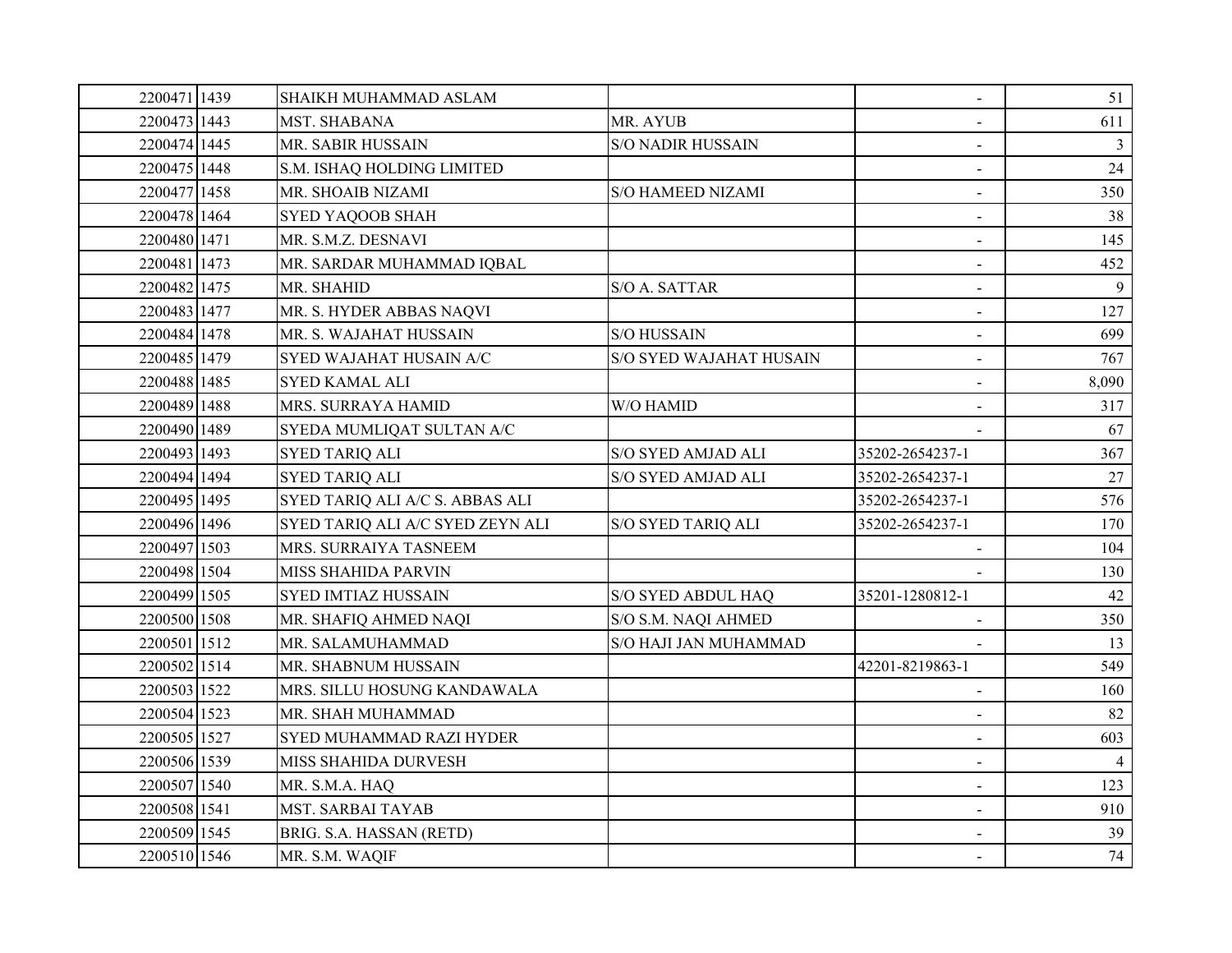| 2200511 1553 | MR. SABIR                       | <b>S/O SIRAJ BHAI</b>                      | $\blacksquare$  | $\mathfrak{Z}$ |
|--------------|---------------------------------|--------------------------------------------|-----------------|----------------|
| 2200512 1556 | MR. S.M. SHAHID                 | S/O S.A. AHAD                              |                 | $\overline{4}$ |
| 2200514 1560 | MR. S.M. SHABBAR                | S/O S.M. RIZWAN                            |                 | $\overline{7}$ |
| 2200516 1564 | MR. SULEMAN HAJI ADAM           |                                            |                 | $\mathfrak{Z}$ |
| 2200517 1565 | MRS. SAFIA BANO                 | W/O HAJI GHAFFAR                           | $\blacksquare$  | 38             |
| 2200518 1566 | MR. SHAFIQ H.A. GHAFFAR         | S/O HAJI ABDUL GHAFFAR                     | $\blacksquare$  | 412            |
| 2200519 1567 | MR. SOHAIL H.A. GHAFFAR         | S/O HAJI ABDUL GHAFFAR                     |                 | 412            |
| 2200520 1570 | MR. SHUJAUDDIN                  |                                            |                 | 1,789          |
| 2200521 1573 | MRS. SHAHNAZ BEGUM              | W/O M. ISHAQUE                             | $\blacksquare$  | 412            |
| 2200522 1574 | MR. SHAKIL AHMED                | <b>S/O KHALIL AHMED</b>                    |                 | $\mathfrak{Z}$ |
| 2200523 1575 | SHEIKH MUHAMMAD AKRAM           |                                            | $\overline{a}$  | 232            |
| 2200524 1576 | MRS. SAIMA NADEEM               | W/O NADEEM AHMED                           | $\blacksquare$  | 1,522          |
| 2200525 1583 | MR. SAEEDUDDIN KHAN             |                                            | $\blacksquare$  | 3              |
| 2200526 1584 | <b>MRS. SAFIA PERVEEN</b>       |                                            |                 | 13             |
| 2200527 1593 | MRS. SALMA                      | W/O EBRAHIM                                | $\sim$          | 72             |
| 2200528 1594 | <b>SYED MEHBOOB HASAN RIZVI</b> | S/O SYED MINHAJUL ARFIN RIZV               | $\sim$          | $\mathbf{3}$   |
| 2200529 1595 | MR. SALEEM HAJI GAFFAR          | <b>S/O HAJI GAFFAR</b>                     |                 | $\overline{4}$ |
| 2200530 1596 | MR. SAEED AHMED MALIK           |                                            |                 | 39             |
| 2200531 1598 | MR. SHAHID                      | S/O GHAFFAR                                |                 | 373            |
| 2200532 1603 | MUMLIQAT AITZAZUDDIN            | W/O FAQIR SYED AITZAZUDDIN 35201-8152345-4 |                 | 1,380          |
| 2200533 1606 | <b>SYED KHAWAR BUKHARI</b>      | S/O SYED MOINUDDIN(LATE)                   |                 | $\overline{4}$ |
| 2200534 1608 | <b>SHAIKH ATTAULLAH</b>         | S/O SHAIKH BARKATULLAH                     |                 | 21             |
| 2200535 1609 | MR. S.M. HAMID ALI              | S/O S.M. JAFFAR ALI                        |                 | 13             |
| 2200536 1612 | MR. SULEMAN                     | S/O A. RAHIM                               | $\blacksquare$  | 3              |
| 2200537 1619 | MRS. SULTANA MAHMOOD            | W/O MAHMOOD                                |                 | 3,729          |
| 2200538 1622 | MR. SAQIB                       | <b>S/O HANIF</b>                           |                 | $\overline{4}$ |
| 2200539 1623 | MRS. SAJIDAH IQBAL MIR          | W/O M. IQBAL MIR                           | 42301-7949317-0 | 206            |
| 2200540 1624 | SYED KAISER JALAL SHAH          | S/O SYED KHALID HUSSAIN SHAF               | $\sim$          | 70             |
| 2200541 1625 | MR. S.M. IMTIAZUDDIN            | S/O S.M. JALALUDDIN                        |                 | $\tau$         |
| 2200542 1626 | MRS. SAKINA                     | W/O HAROON                                 |                 | $\overline{4}$ |
| 2200543 1627 | MR. S.M. MAHBOOBUL HAQUE        | S/O S.M.S.H. HAQQUI                        | $\blacksquare$  | 9              |
| 2200544 1628 | <b>SYED SALEHUDDIN</b>          | <b>S/O SYED NADEEM</b>                     |                 | $\mathfrak{Z}$ |
| 2200545 1629 | MR. SALEEM                      | S/O A. AZIZ                                |                 | $\overline{4}$ |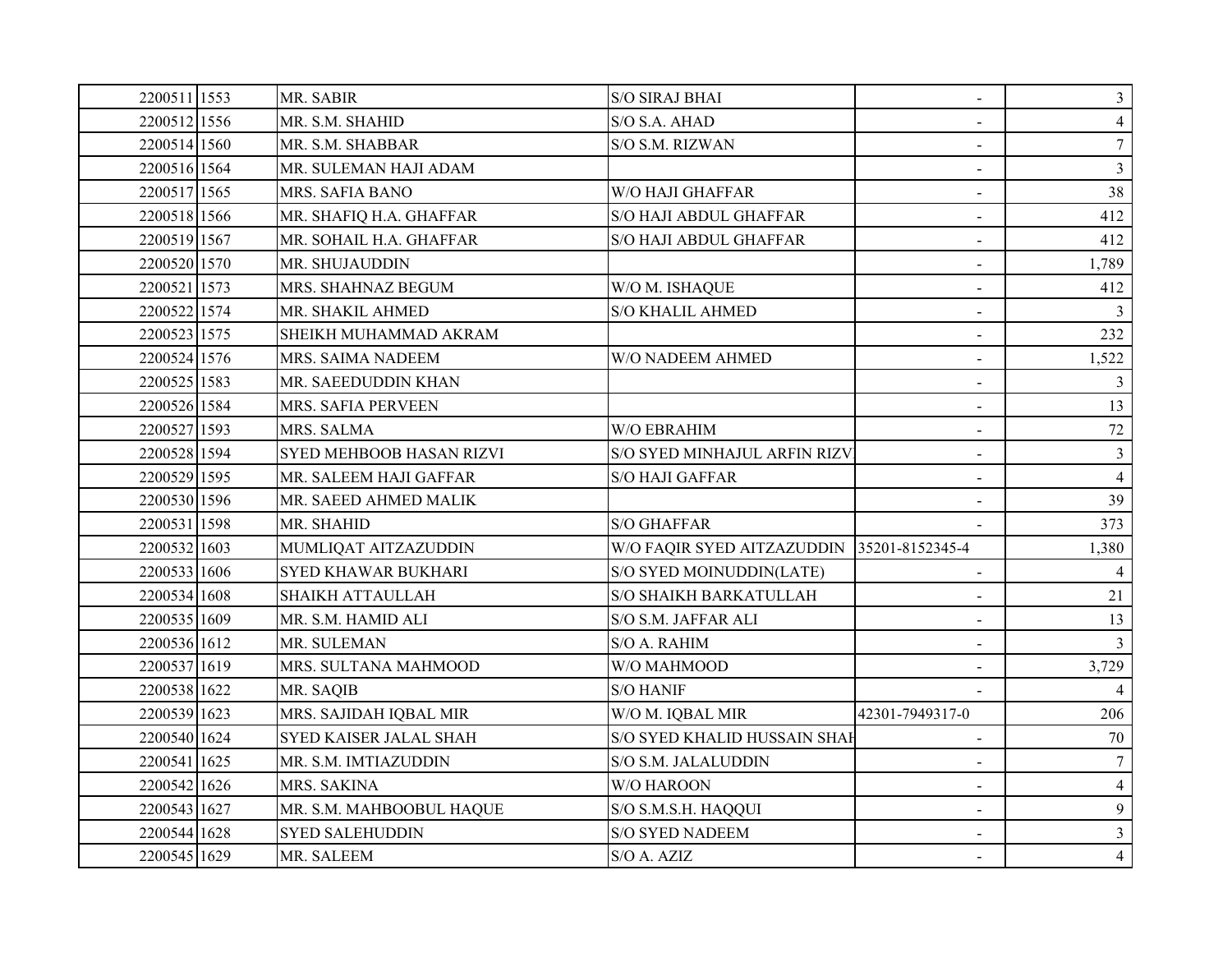| 2200546 1631 | MR. SALMAN                    | S/O A. JABBAR            |                          | $\overline{4}$  |
|--------------|-------------------------------|--------------------------|--------------------------|-----------------|
| 2200547 1635 | MRS. SAYYEDA MOQEEM           | W/O MOQEEM AHMED KHAN    | 42201-0587898-6          | 9               |
| 2200548 1637 | MISS SHAGOOFTA PERVEEN        | <b>D/O NABI AHMED</b>    |                          | $\mathbf{3}$    |
| 2200549 1638 | MRS. SULTANI BEGUM            | W/O NABI AHMED           |                          | $\mathfrak{Z}$  |
| 2200550 1639 | MR. SIDDIQUE AHMED            | <b>S/O NABI AHMED</b>    | $\blacksquare$           | $\overline{4}$  |
| 2200551 1640 | MISS SAMINA PERVEEN           | D/O NABI AHMED           |                          | $\overline{3}$  |
| 2200552 1641 | MR. SHAKEEL AHMED             | <b>S/O NABI AHMED</b>    |                          | $\overline{3}$  |
| 2200553 1644 | SYED JAWAID HAMID ALI         | S/O SYED HAMID ALI       |                          | $7\overline{ }$ |
| 2200554 1646 | <b>SYED WAZIR-UL-HASAN</b>    | S/O SYED AMIR-UL-HASAN   | 42101-7164265-7          | 77              |
| 2200555 1647 | <b>SYED ZUBAIR HUSSAIN</b>    | S/O SYED KHALID HUSSAIN  |                          | 70              |
| 2200556 1649 | MR. SHABBIR                   | S/O A. SATTAR            | $\sim$                   | 13              |
| 2200557 1652 | MST. TAHIRA ANSARI            |                          | $\blacksquare$           | $7\overline{ }$ |
| 2200558 1653 | MRS. TAMKINAT AFTAB           |                          | $\blacksquare$           | 215             |
| 2200559 1657 | MRS. TASLIM ASLAM KHATTAK     | W/O MUHAMMAD ASLAM KHATT |                          | 109             |
| 2200560 1659 | MR. TAHIR ABDULLAH HUSSAIN    |                          |                          | 434             |
| 2200561 1660 | MRS. TAUKIR FATIMA            | W/O S. MUHAMMAD RAZA     | $\blacksquare$           | 603             |
| 2200562 1667 | MR. TOUFEEQ                   | <b>S/O ABDUL LATIF</b>   |                          | $\mathfrak{Z}$  |
| 2200563 1669 | MISS TANVEER JEHAN SHEIKH     | D/O WAQAR ALI SHEIKH     |                          | 21              |
| 2200564 1677 | MR. USMAN NALIYA WALA         | S/O ABDULLAH             | 42201-0694352-3          | 42              |
| 2200565 1678 | MR. USMAN                     |                          | $\blacksquare$           | $\mathfrak{Z}$  |
| 2200566 1679 | MR. USMAN                     | <b>S/O KASSAM</b>        |                          | 56              |
| 2200567 1680 | MR. UMAR YUSUF                |                          |                          | 74              |
| 2200568 1691 | MR. VALI MUHAMMAD             |                          |                          | $7\overline{ }$ |
| 2200569 1702 | MAJ. GEN. WISAL MUHAMMAD KHAN |                          | $\sim$                   | 264             |
| 2200570 1703 | MAJ. GEN. WISAL MUHAMMAD KHAN |                          |                          | 2,746           |
| 2200571 1705 | MR. WALI MUHAMMAD             | <b>S/O ABDUL LATIF</b>   | $\sim$                   | 9               |
| 2200572 1706 | MR. WASIQ WAHAB               |                          | $\blacksquare$           | 160             |
| 2200573 1707 | MR. WASIMUDDIN                |                          | $\overline{\phantom{0}}$ | 74              |
| 2200574 1709 | MR. WAHEEDUDDIN               |                          |                          | 156             |
| 2200575 1710 | MR. WASEEM AHMED KHAN         | S/O KHALIL AHMED KHAN    |                          | 9               |
| 2200576 1711 | MR. WAQAR GUL MUHAMMAD        | S/O GUL MUHAMMAD         | $\blacksquare$           | $\overline{4}$  |
| 2200577 1712 | MR. WALI MUHAMMAD MAMDANI     | <b>S/O TAR MUHAMMAD</b>  |                          | $\mathfrak{Z}$  |
| 2200578 1722 | MISS YASMIN ABDULLAH          | D/O ABDULLAH             |                          | 21              |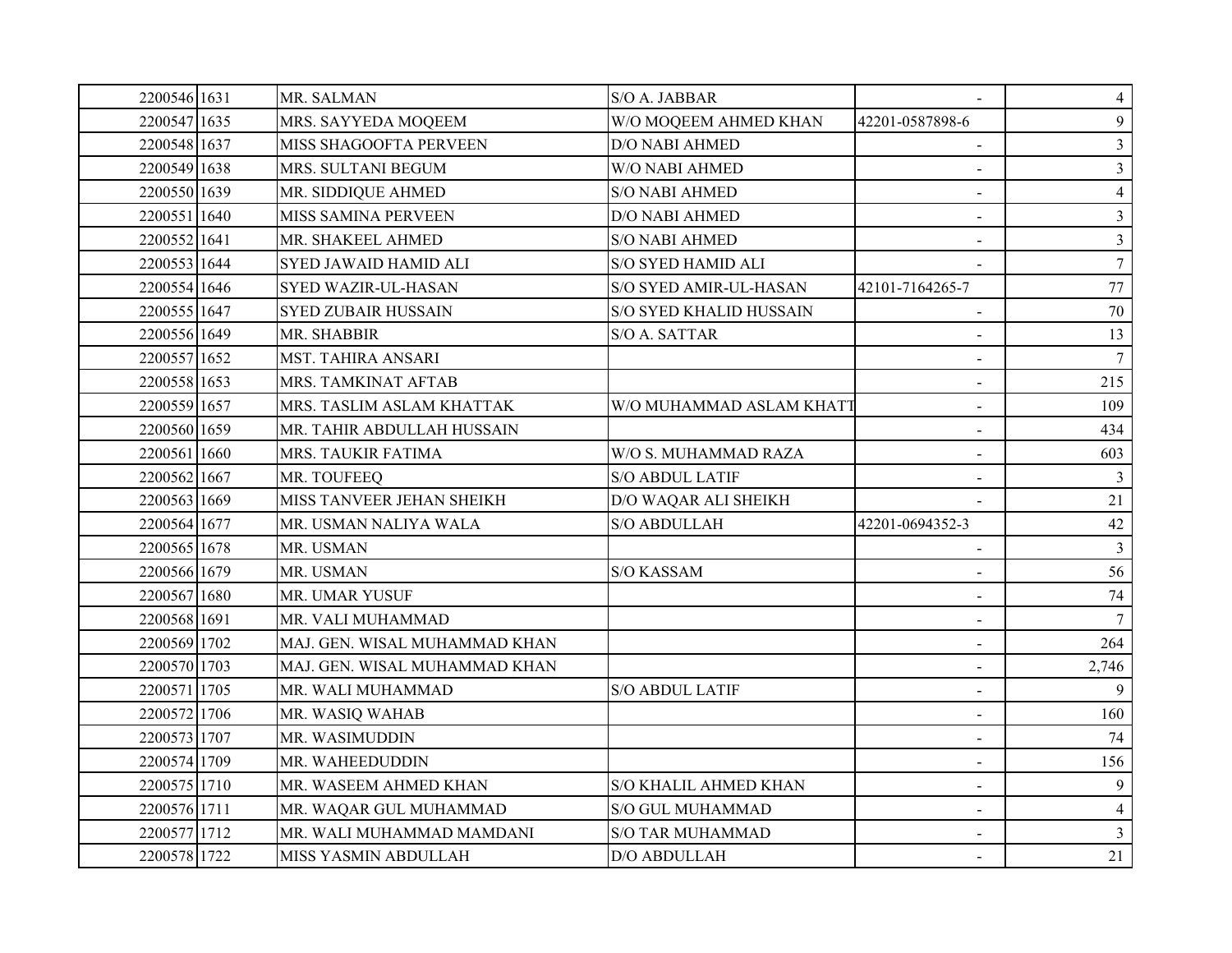| 2200579 1725 | MR. YASIN                       | S/O H. AZIZ              | $\blacksquare$  | 109            |
|--------------|---------------------------------|--------------------------|-----------------|----------------|
| 2200580 1726 | MR. YOUSUF E. BHAI MIA          |                          | $\sim$          | 3,414          |
| 2200581 1727 | MR. YOUSUF IBRAHIM LALA         |                          |                 |                |
| 2200582 1728 | <b>MST. YASMIN</b>              |                          | $\sim$          | 297            |
| 2200583 1729 | DR. YOUSUFALI THARWANI          |                          | $\sim$          | 56             |
| 2200584 1732 | MR. YOUNUS                      | S/O ISMAIL               | $\blacksquare$  | 9              |
| 2200585 1733 | MR. YUSUF ABDULLAH              |                          | $\blacksquare$  | 21             |
| 2200586 1734 | MR. YUSUF ABDULLAH              | <b>S/O SATTAR</b>        |                 | 21             |
| 2200587 1740 | MR. YUNUS NURUDDIN PITHAPURWALA |                          | $\blacksquare$  | 12             |
| 2200588 1745 | MR. YAHYA ABBAS BOHRA           |                          |                 | 759            |
| 2200589 1746 | <b>MST. YASMIN NISAR</b>        |                          | $\blacksquare$  | 1,160          |
| 2200590 1747 | MR. YUSUF A. KADIR              |                          | $\blacksquare$  | 156            |
| 2200591 1802 | MST. ZUBEDA                     |                          | $\sim$          | 42             |
| 2200592 1803 | MR. ZAINUL ABEDEEN              |                          | $\blacksquare$  | 20             |
| 2200593 1809 | MRS. ZAITOON                    | W/O A. AZIZ              | $\blacksquare$  | 3              |
| 2200594 1825 | MRS. ZULEKHA HAJIANI            |                          | $\blacksquare$  | $\overline{4}$ |
| 2200595 1842 | MRS. ZOLIKHA                    | W/O MUHAMMAD             |                 | 65             |
| 2200596 1844 | MR. ZIKAR HAJI HABIB            | <b>S/O HAJI HABIB</b>    |                 | 264            |
| 2200597 1845 | MR. ZIKAR                       | <b>S/O HAJI HABIB</b>    |                 | 74             |
| 2200598 1849 | MR. ZAHOOR AHMED                | <b>S/O REHMATULLAH</b>   | $\blacksquare$  | $\overline{4}$ |
| 2200599 1852 | MR. ZAHID HUSAIN SIDDIQI        | S/O W.H. SIDDIQI         |                 | $\mathfrak{Z}$ |
| 2200600 1854 | MR. ZAFAR MEHMOOD               | <b>S/O KAREEM BAKHSH</b> |                 | 38             |
| 2200601 1857 | MR. ZAKARIA HABIB               | <b>S/O HAJI HABIB</b>    |                 | 541            |
| 2200602 1860 | MR. Z.A. IQBAL                  | S/O H. REHMAN            | 42000-5988201-5 | 12             |
| 2200603 1861 | <b>MISS ZUBEDA</b>              | D/O A. SATTAR            |                 | $\overline{3}$ |
| 2200604 1904 | <b>MISS NAGINA NOOR</b>         | <b>D/O NOOR AHMED</b>    | $\blacksquare$  | $\overline{4}$ |
| 2200605 1905 | MRS. NIDA NOOR                  | W/O NOOR AHMED           | $\blacksquare$  | $\overline{3}$ |
| 2200606 1906 | MR. NOMAN NOOR                  | <b>S/O NOOR AHMED</b>    | $\blacksquare$  | $\overline{3}$ |
| 2200607 1907 | MR. NADEEM NOOR                 | <b>S/O NOOR AHMED</b>    |                 | $\overline{4}$ |
| 2200608 2006 | MISS REHANA PERVEEN             | <b>D/O NABI AHMED</b>    |                 | $\mathfrak{Z}$ |
| 2200609 2007 | MR. RASHID AHMED                | S/O NABI AHMED           | $\blacksquare$  | 4              |
| 2200610 2009 | MRS. ROSHAN ARA                 | W/O MUHAMMAD             |                 | $\overline{4}$ |
| 2200611 2011 | MR. RAHMATULLAH KASSAM          | <b>S/O KASSAM</b>        | $\sim$          | 21             |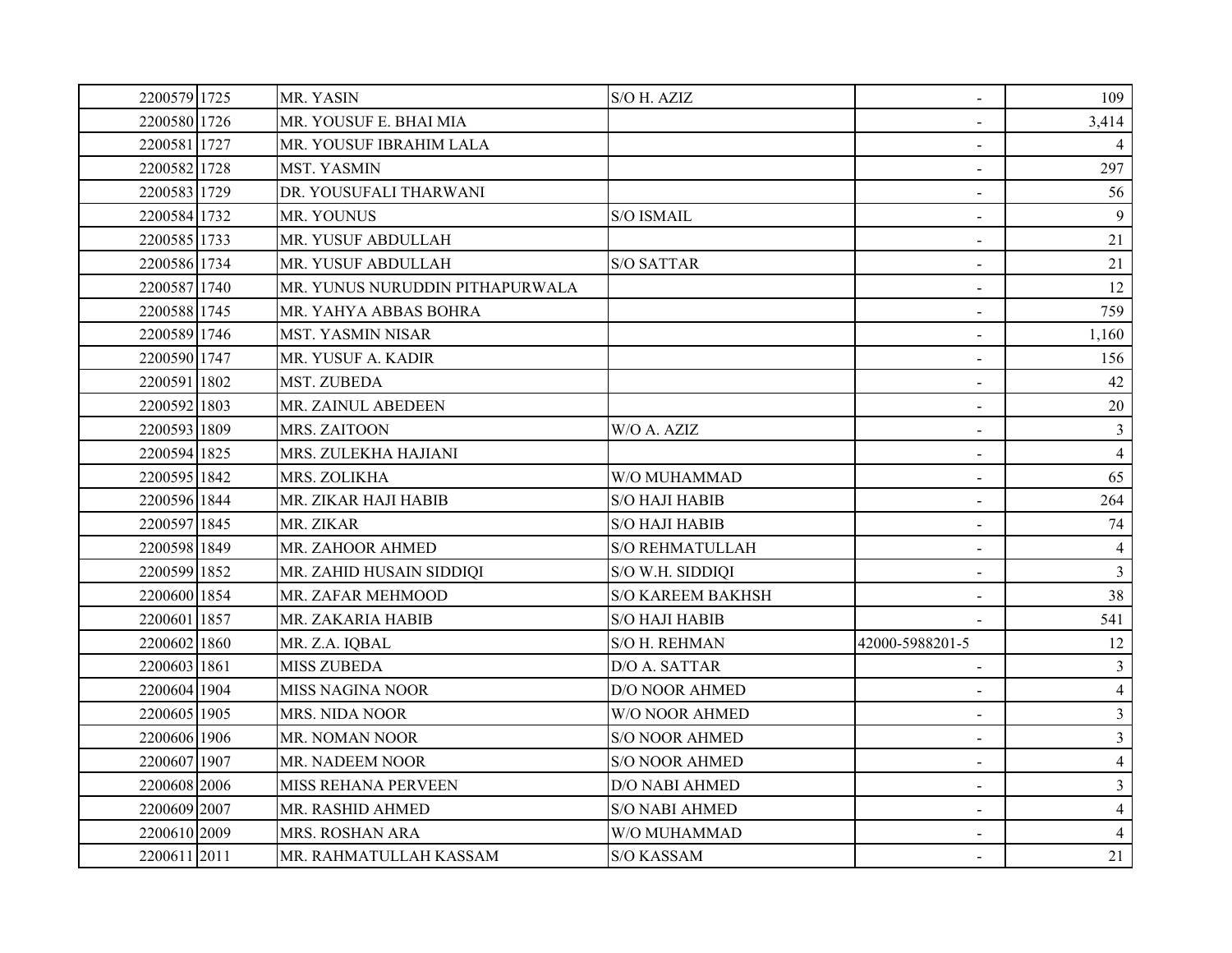| 2200612 2014 | <b>MRS. RAZIA BANO</b>       | W/O ABDUL MAJEED           | $\blacksquare$  | 42             |
|--------------|------------------------------|----------------------------|-----------------|----------------|
| 2200613 2016 | MRS. RUKHSANA PERVEEN        | W/O NABI AHMED             |                 | $\mathfrak{Z}$ |
| 2200614 2204 | MR. HUSEIN                   | <b>S/O HASHIM</b>          |                 | $\overline{3}$ |
| 2200615 2205 | MR. HAMED                    | <b>S/O RAZZAK</b>          |                 | 3 <sup>1</sup> |
| 2200616 2209 | MR. HABIBUR REHMAN           | <b>S/O FAZALUR REHMAN</b>  | $\blacksquare$  | 13             |
| 2200617 2210 | MR. HANIF                    | <b>S/O SULEMAN</b>         |                 | $\overline{4}$ |
| 2200618 2213 | MR. HANIF ISMAIL             | <b>S/O ISMAIL</b>          | $\blacksquare$  | 1,107          |
| 2200619 2215 | MR. H. ANWAR                 | <b>S/O ESMAIL</b>          |                 | 21             |
| 2200620 2216 | MR. HANIF                    | <b>S/O HUSAN</b>           | $\blacksquare$  | $\mathfrak{Z}$ |
| 2200621 2217 | MR. HUSAN                    | <b>S/O KASAM</b>           |                 | 3 <sup>1</sup> |
| 2200623 2223 | MR. HAMID                    | <b>S/O HASHIM</b>          | $\blacksquare$  | 3 <sup>1</sup> |
| 2200624 2225 | MR. H. SATTAR                | S/O A. GHANI               | $\blacksquare$  | 672            |
| 2200625 2361 | MR. FARHAN                   | <b>S/O SABIR ALI</b>       | $\sim$          | 5 <sup>5</sup> |
| 2200626 2365 | MRS. FARIDA                  | <b>W/O FAROOQ</b>          |                 | 51             |
| 2200627 2367 | MR. FAQIR MUHAMMAD           | S/O ESSA UMER              |                 | 3 <sup>7</sup> |
| 2200628 2368 | MR. FAROOQ MATEEN            | <b>S/O DIN MUHAMMAD</b>    | 42301-9059795-3 | $\mathfrak{Z}$ |
| 2200629 2372 | MRS. FARIDA                  | W/O YOUNUS                 |                 | 3 <sup>1</sup> |
| 2200630 2373 | MRS. FARZANA                 | W/O IQBAL HUSSAIN          |                 | 70             |
| 2200631 2375 | MRS. FIZA NOOR               | W/O NOOR AHMAD             |                 | $\mathfrak{Z}$ |
| 2200632 2455 | MRS. JAINA BAI               | <b>W/O ABDUL SATTAR</b>    | 42301-6730047-0 | 21             |
| 2200633 2456 | MR. JAWAID                   | <b>S/O ABDUL KHALIQ</b>    |                 | $\overline{4}$ |
| 2200634 2458 | MR. JAHANGIR AHMED           | <b>S/O AHMED YOUSUF</b>    |                 | $\overline{3}$ |
| 2200635 2462 | MR. MUHAMMAD ANWAR GHAZIPURA | S/O HAJI ABULLAH GHAZIPURA |                 | $\mathfrak{Z}$ |
| 2200636 2463 | MR. M. JAHANGIR              | S/O A. AZIZ                | $\sim$          | $\overline{4}$ |
| 2200637 2464 | MR. MUHAMMAD ARIF            | <b>S/O REHMATULLAH</b>     |                 | $\overline{4}$ |
| 2200638 2467 | MR. MUHAMMAD FAHIM           | S/O H. ALI MUHAMMAD        | $\blacksquare$  | $\overline{3}$ |
| 2200639 2469 | MR. MUHAMMAD YAQOOB          | <b>S/O ILYAS</b>           | $\blacksquare$  | $\overline{9}$ |
| 2200640 2472 | MR. MEHMOOD                  | S/O M. MUNIR               | $\blacksquare$  | $\overline{3}$ |
| 2200641 2475 | MR. MUHAMMAD ARIF            | <b>S/O ABDUL SATTAR</b>    |                 | 13             |
| 2200642 2476 | MR. MUHAMMAD ANWAR           | <b>S/O ABDUL SATTAR</b>    |                 | 35             |
| 2200643 2477 | MR. MUHAMMAD ASIF            | <b>S/O VALI MUHAMMAD</b>   | $\blacksquare$  | $\mathbf{3}$   |
| 2200644 2483 | MR. MUHAMMAD FAHIM           |                            |                 | 3 <sup>1</sup> |
| 2200645 2484 | MR. MUHAMMAD SHABBIR         | S/O M. SIDDIQ              |                 | 21             |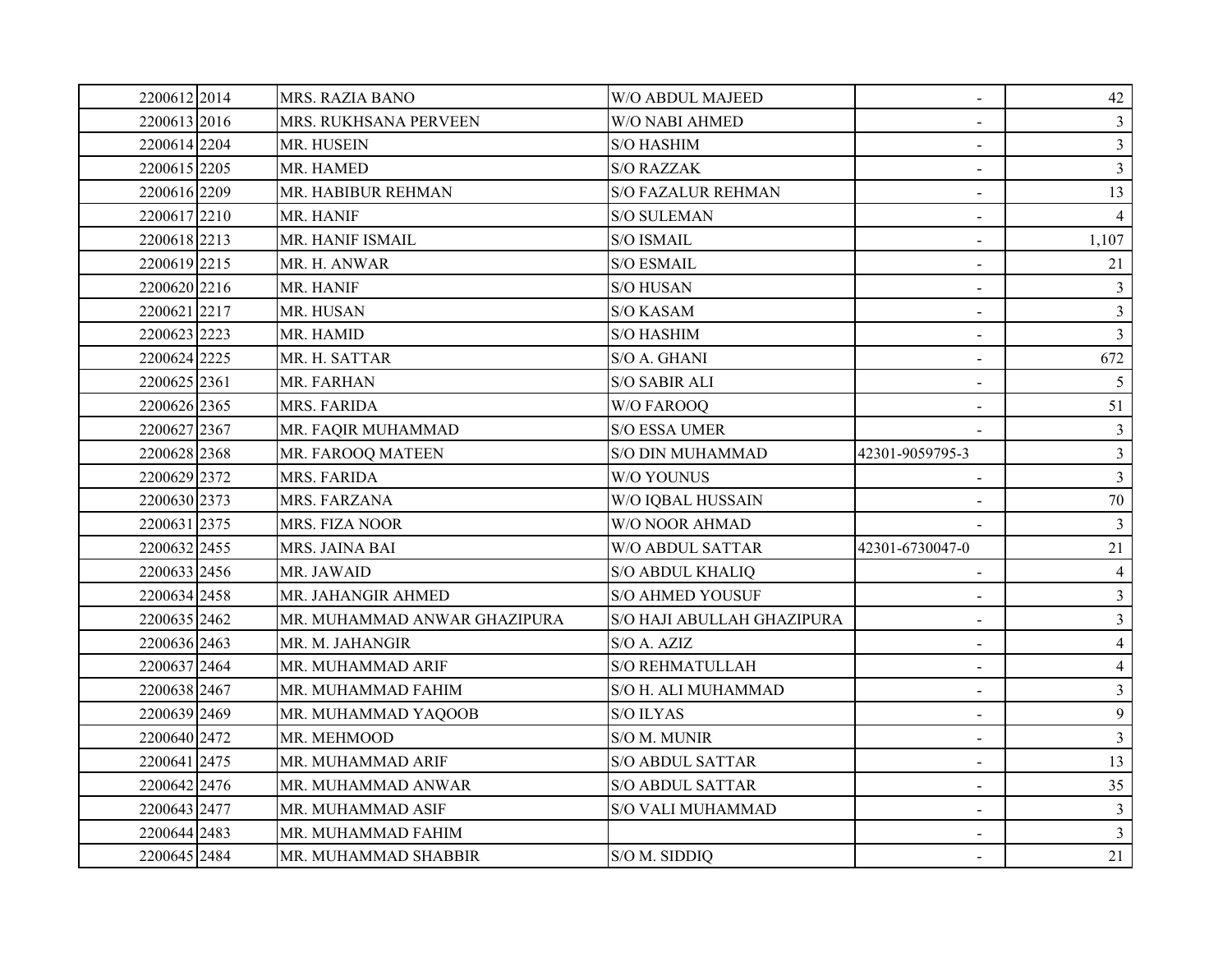| 2200646 2488 | MR. MUHAMMAD SALIM KARIM    | S/O A. KARIM                    | $\blacksquare$           | $\mathfrak{Z}$  |
|--------------|-----------------------------|---------------------------------|--------------------------|-----------------|
| 2200647 2489 | MR. MOHSIN ALI              | <b>S/O NISAR AHMED</b>          |                          | $\overline{4}$  |
| 2200648 2490 | MR. MUHAMMAD IQBAL          | <b>S/O JAMAL</b>                |                          | 5 <sup>5</sup>  |
| 2200650 2499 | MR. MUHAMMAD KAMIL          | S/O MUHAMMAD IQBAL              |                          | $7\overline{ }$ |
| 2200651 2504 | MRS. MOMIN                  | <b>HAJI GANNY</b>               | $\blacksquare$           | 44              |
| 2200652 2506 | MR. MUHAMMAD SHOAIB         | <b>S/O AHMED</b>                |                          | $\mathfrak{Z}$  |
| 2200653 2507 | MR. MUHAMMAD ABBAS          | S/O MUHAMMAD TOUFIQUE           | 42201-0807980-5          | 47              |
| 2200655 2509 | MR. MUHAMMAD MOOSA          | S/O MUHAMMAD ISMAIL             |                          | $7^{\circ}$     |
| 2200656 2510 | MR. MUHAMMAD ANIS           | S/O A. LATIF                    | $\blacksquare$           | $7\overline{ }$ |
| 2200657 2517 | MR. MAHMOOD KHAN            | S/O HAJI MAHBOOB KHAN (LATE)    |                          | 51              |
| 2200658 2524 | MR. MOHAMMAD AFZAL          | <b>S/O ABDUL SATTAR</b>         | $\blacksquare$           | $\overline{4}$  |
| 2200659 2525 | MR. MOHAMMAD HANIF          | <b>S/O ABDUL SATTAR</b>         | $\blacksquare$           | 13              |
| 2200661 2530 | MR. MASUD HAROON            | S/O MUHAMMAD HAROON             | $\blacksquare$           | 232             |
| 2200662 2532 | MR. MAQSOOD ABBAS ZAIDI     | <b>S/O MANSOOR HAIDER ZAIDI</b> | $\blacksquare$           | $7\overline{ }$ |
| 2200664 2542 | MR. MUHAMMAD ALI            | <b>S/O HASHIM</b>               |                          | $7\overline{ }$ |
| 2200665 2543 | MR. M. USMAN                | <b>S/O ABDUL GHAFFAR</b>        | $\blacksquare$           | $\overline{3}$  |
| 2200666 2547 | MR. MUHAMMAD AMIN           | <b>S/O ALI MUHAMMAD</b>         |                          | 21              |
| 2200667 2548 | MR. MUHAMMAD ANIS           | <b>S/O ALI MUHAMMAD</b>         | $\blacksquare$           | 97              |
| 2200668 2551 | MR. M. IDREES               | <b>S/O HASHIM</b>               | $\blacksquare$           | $\mathfrak{Z}$  |
| 2200669 2552 | MR. M. MUNIR AZIZ           | S/O ABDUL AZIZ                  | $\blacksquare$           | 197             |
| 2200670 2553 | MR. MUHAMMAD HANIF          | S/O A. HABIB                    |                          | $7\overline{ }$ |
| 2200671 2557 | MR. MUHAMMAD ARSHAD         | S/O MOHAMMAD ASLAM              | $\overline{\phantom{0}}$ | 56              |
| 2200673 3001 | MR. S.M. HAMID              | S/O S.M. ASLAM                  | $\overline{\phantom{0}}$ | 51              |
| 2200674 3013 | MRS. SAMREEN                | W/O SHAHEEN KHALID              | $\blacksquare$           | $\mathfrak{Z}$  |
| 2200675 3014 | MISS SAIMA KHALID           | <b>D/O KHALID RAFIQUE</b>       |                          | $\overline{3}$  |
| 2200676 3015 | <b>SYED TEHREEM HUSSAIN</b> | S/O SYED TEHSIN HUSSAIN         |                          | 130             |
| 2200677 3021 | MR. S.M. SADARUL HAQUE      | S/O S.M.S.H. HAQQUI             | $\blacksquare$           | 9               |
| 2200678 3022 | MR. SHAKIL AHMED            | <b>S/O NISAR AHMED</b>          |                          | $\overline{4}$  |
| 2200679 3028 | MR. SHAHJAHAN               | S/O M. ZAMAN                    |                          | 47              |
| 2200680 3504 | MR. IQBAL HUSSAIN           | <b>S/O MEHDI HUSSAIN</b>        |                          | 65              |
| 22006813507  | MR. ISHAQUE                 | <b>S/O HASHIM</b>               | $\blacksquare$           | $\mathbf{3}$    |
| 2200682 3511 | MR. ISHTIAQ AHMAD           | S/O SULTAN MUHAMMAD             |                          | 12              |
| 2200683 5005 | MR. ABDUL MUTAKABBIR KHAN   | <b>S/O ABDUL QAYYUM KHAN</b>    | 42201-0468392-3          | 42              |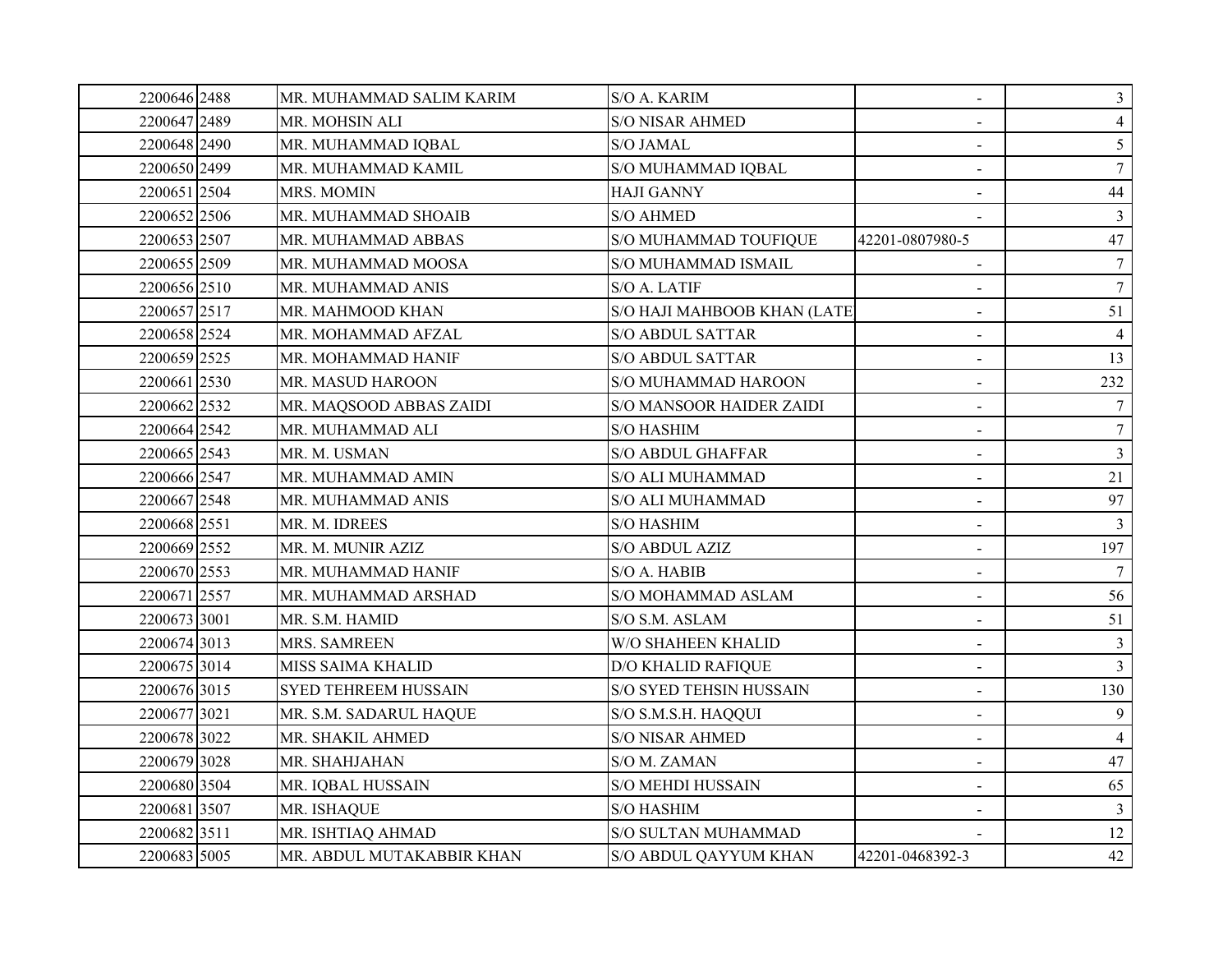| 2200684 5010 | MR. ABDUL QADIR             | S/O ABDUL AZIZ             | $\blacksquare$  | $\mathfrak{Z}$ |
|--------------|-----------------------------|----------------------------|-----------------|----------------|
| 2200685 5015 | <b>MISS ARIBA</b>           | D/O S. REHMAN              |                 | 39             |
| 2200686 5017 | MR. ABDUL REHMAN            | S/O S. REHMAN              |                 | 12             |
| 2200687 5018 | <b>MISS AMINA</b>           | D/O S. REHMAN              |                 | 39             |
| 2200688 5019 | MR. ABDUL GHAFFAR           | S/O H. VALI MUHAMMAD       | 42201-5264028-3 | 47             |
| 2200689 5021 | MR. ABDUL MAJEED            | S/O M. YOUSUF              |                 | 42             |
| 2200690 5023 | MR. ABDUL RAZZAK            | S/O ADAM                   |                 | 50             |
| 2200691 5029 | MR. AQEEL AHMED             | <b>S/O NABI AHMAD</b>      |                 | 3              |
| 2200692 7001 | MR. AZHAR REHMAN            |                            | $\blacksquare$  | 202            |
| 2200693 7004 | MR. M. SIDDIQ SHUJAAT       | <b>S/O SHUJAAT HUSSAIN</b> |                 | $\tau$         |
| 2200694 7011 | MR. A. HAMEED               | <b>S/O SHUJAAT HUSSAIN</b> | $\sim$          | $\tau$         |
| 2200696 7013 | MR. MOHAMMAD ZAHOOR         | S/O HAJI KHAIBER DIN       | $\blacksquare$  | $\overline{4}$ |
| 2200698 7042 | <b>MRS. NAZLI ANWER</b>     |                            | $\blacksquare$  | 9              |
| 2200699 7046 | MR. ABDUL RAZZAQ SOPARIWALA | <b>S/O HAJI SULEMAN</b>    |                 | 145            |
| 2200700 7047 | MR. SAJID BAIG              | <b>S/O JAMAL BAIG</b>      |                 | 30             |
| 2200701 7048 | MS. GHAYYUR FATIMA          |                            | $\blacksquare$  | 7              |
| 2200702 7055 | MR. ABDUL GAFFAR            | <b>S/O HAJI DAWOOD</b>     |                 | $\overline{4}$ |
| 2200703 7056 | MR. ABDUL KADER             | S/O ABA ALI                | $\overline{a}$  | $\overline{3}$ |
| 2200704 7057 | MR. ABDUL KHALID            | <b>S/O ABDUL WAHID</b>     |                 | $\mathfrak{Z}$ |
| 2200705 7058 | MR. ADBUL SAJID             | <b>S/O ABDUL WAHID</b>     | $\sim$          | $\overline{3}$ |
| 2200706 7059 | MR. ABDUL SHAID             | <b>S/O ABDUL WAHID</b>     |                 | $\overline{4}$ |
| 2200707 7064 | MR. ABDUL WAHEED            | S/O SHAKOOR                | 42101-5833152-3 | 51             |
| 2200708 7065 | MR. ABDUL ZAHID             | <b>S/O ABDUL WAHID</b>     |                 | $\mathfrak{Z}$ |
| 2200709 7074 | MRS. AMREEN                 | W/O ABDUL WAHID            | $\blacksquare$  | $\overline{4}$ |
| 2200710 7081 | <b>MS. FAREEN</b>           | <b>ABDUL WAHID</b>         |                 | $\overline{3}$ |
| 2200711 7082 | MR. FAROOQ                  | <b>S/O MUKHTAR HASSAN</b>  |                 | $\overline{3}$ |
| 2200712 7083 | MR. FURRUKH AHMED           | <b>S/O AHMED YOUSUF</b>    |                 | $\overline{3}$ |
| 2200713 7084 | MR. GHULAM HUSSAIN          | <b>S/O SULEMAN</b>         |                 | $\mathfrak{Z}$ |
| 2200714 7085 | MR. GHULAM MOHAMMAD         | S/O MOHAMMAD HASHIM        | 42301-1001510-9 | $\overline{4}$ |
| 2200715 7089 | MRS. GULZAR KHATOON         | W/O ABID HUSSAIN           |                 | 21             |
| 2200716 7090 | MS. HEERA UROOJ             | MR. AQIEEL AHMED           | $\blacksquare$  | $\overline{4}$ |
| 2200717 7091 | <b>SYED IMTIAZ HASAN</b>    | S/O SYED SHAMIM HASAN      |                 | 65             |
| 2200718 7092 | MR. ISMAIL SULEMAN          | <b>S/O SULEMAN</b>         |                 | $\overline{4}$ |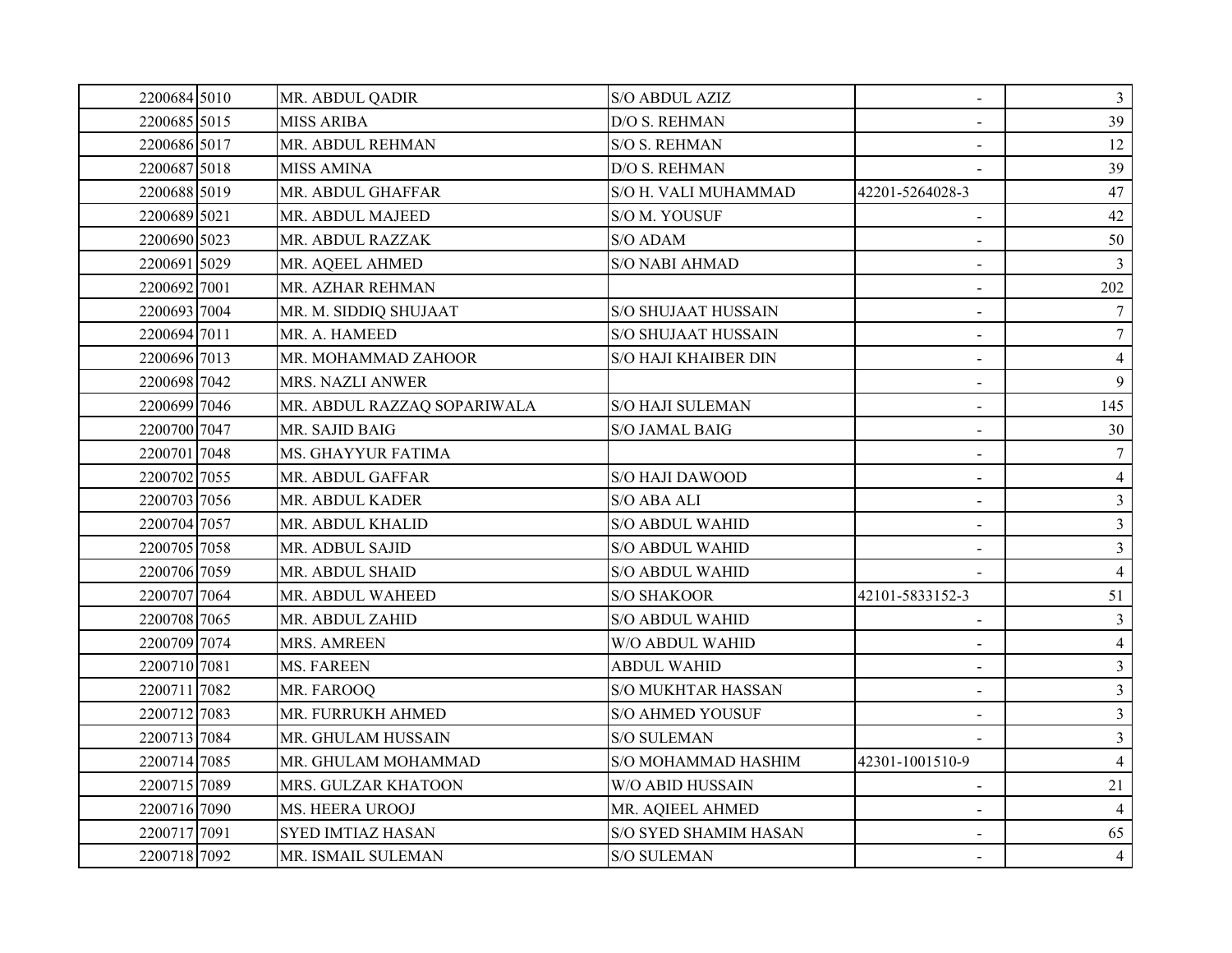| 2200719 7093 | MS. JANNAT                    | MR. MUMTAZ AHMED                          | $\blacksquare$           | $\mathfrak{Z}$  |
|--------------|-------------------------------|-------------------------------------------|--------------------------|-----------------|
| 2200720 7095 | <b>MS. KIRRAN</b>             | D/O AQIEEL AHMED                          |                          | $\overline{3}$  |
| 2200721 7103 | <b>MISS MARIA KHALID</b>      | <b>D/O KHALID RAFIQ</b>                   |                          | 3 <sup>1</sup>  |
| 2200722 7104 | MR. MOQEEM AHMED KHAN         | S/O KHALIL AHMED KHAN                     | 42201-0700443-9          | 9               |
| 2200723 7105 | <b>SYED MOHAMMAD ASIF ALI</b> | S/O SYED MOHAMMAD JAFAR AL                |                          | 13              |
| 2200724 7108 | MR. MOHAMMAD ISHAQ            | S/O MOHAMMAD YOUSUF                       | 42301-0853151-1          | 62              |
| 2200725 7109 | MR. MOHAMMAD JAWED            | <b>S/O HAJI ABBA ALI</b>                  |                          | 3               |
| 2200726 7112 | MR. MOHAMMAD MANSOOR          | S/O M. ZAHOOR                             |                          | $\overline{4}$  |
| 2200728 7114 | MR. MOHAMMAD OVAIS            | S/O GHULAM MOHAMMAD                       | $\blacksquare$           | $\overline{4}$  |
| 2200729 7116 | MS. MUSHTER                   | MR. SIDDIQUE AHMED                        |                          | $\overline{3}$  |
| 2200730 7120 | MRS. NOSHEEN                  | W/O ABDUL WAHID                           | $\sim$                   | $\overline{3}$  |
| 2200731 7123 | MR. RIZWAN AHMED              | S/O M. SIDDIQ SHUJAAT                     | $\overline{\phantom{0}}$ | $\overline{7}$  |
| 2200732 7125 | <b>MST. RUKHSAR</b>           | MR. AQEEL AHMED                           | $\overline{\phantom{0}}$ | $\mathfrak{Z}$  |
| 2200733 7128 | MISS SAFIA BEGUM              | D/O MUHAMMAD RAFIQUE                      |                          | $\overline{3}$  |
| 2200734 7130 | <b>MISS SAIQA</b>             | <b>D/O KASIM</b>                          |                          | $\overline{3}$  |
| 2200735 7137 | MISS SHAHEEN KHALID           | <b>D/O KHALID RAFIQ</b>                   | $\blacksquare$           | $\overline{4}$  |
| 2200736 7138 | MRS. SHEHNAZ SIDDIQ           | W/O M. SIDDIQ                             |                          | $7\phantom{.0}$ |
| 2200737 7141 | MR. SOHAIL                    | S/O KASIM                                 |                          | $\mathbf{3}$    |
| 2200738 7143 | MRS. TAHIRA BEGUM             | W/O KHALID RAFIQUE                        | $\blacksquare$           | $\overline{3}$  |
| 2200739 7149 | <b>MISS ZEBUNISA</b>          | D/O SULEMAN                               | $\blacksquare$           | $\overline{3}$  |
| 2200740 7153 | MR. ZUBAIR AHMED              | <b>S/O AQEEL AHMED</b>                    | $\overline{\phantom{a}}$ | $\overline{4}$  |
| 2200741 7154 | MRS. ZUBAIDA                  | W/O KASIM                                 | $\blacksquare$           | $\overline{3}$  |
| 2200742 7156 | MST. ZUBEDA                   | MR. A. REHMAN                             | $\blacksquare$           | $\mathfrak{Z}$  |
| 2200743 7160 | MRS. SAEEDA QADAR             | W/O QADAR BAKHSH                          | $\blacksquare$           | 82              |
| 2200744 7164 | MR. M. IRFAN                  | S/O M. HANIF                              |                          | 13              |
| 2200745 7165 | MR. SALEEM                    | <b>S/O ZAKARIA</b>                        | $\sim$                   | $\mathfrak{Z}$  |
| 2200746 7166 | MR. IMRAN AHMED SIDDIQUI      | S/O AZIZ AHMED SIDDIQUI                   | $\blacksquare$           | 9               |
| 2200747 7167 | MS. BIBI SALEHA               |                                           |                          | 13              |
| 2200748 7169 | MR. S. SARFRAZ HUSSAIN        |                                           |                          | 7 <sup>1</sup>  |
| 2200749 7170 | MRS. ASMA JAMIL               | W/O JAMIL AHMED                           |                          | 7 <sup>1</sup>  |
| 2200750 7171 | MR. JAMIL AHMED               | <b>S/O SHEIKH HUSSAIN</b>                 |                          | $7\overline{ }$ |
| 2200751 7174 | MR. ASIM HAMEED               | S/O ASGHAR HAMEED (LATE)                  | 90406-0108270-7          | 2,746           |
| 2200752 7177 | MR. ABDUL LATIF               | S/O HAJI MOHAMMED ISHAQUE 42301-1341970-7 |                          | 10              |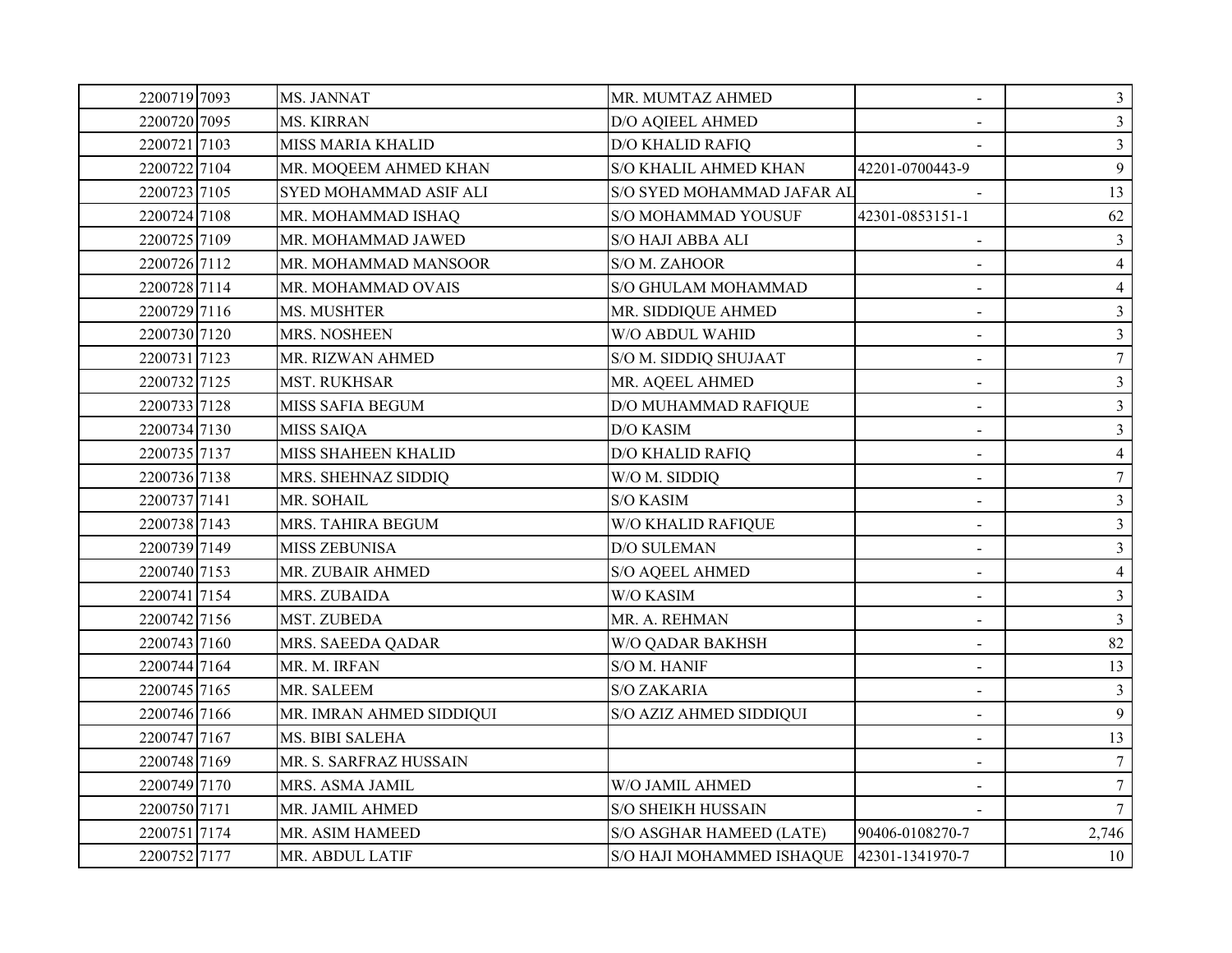| 2200753 7179 | <b>SYED MOHAMMAD ALI</b>        |                                           | $\blacksquare$  | 50              |
|--------------|---------------------------------|-------------------------------------------|-----------------|-----------------|
| 2200754 7181 | MR. A. MUQTADEER KHAN           | S/O A. QAYYUM                             |                 | $\mathfrak{Z}$  |
| 2200755 7185 | MS. LUBNA A. RAUF               |                                           |                 | $\overline{3}$  |
| 2200756 7186 | MRS. ROSHAN ARA                 | W/O S.T. HUSSAIN                          |                 | 21              |
| 2200757 7189 | MR. ZUBAIR                      | <b>S/O ZAINUL ABEDIN</b>                  | 42301-0931256-3 | 59              |
| 2200758 7190 | MR. UMAIR AZIM KHAN             |                                           |                 | 368             |
| 2200759 7191 | <b>MISS SHAZAF AZIM</b>         |                                           |                 | 180             |
| 2200760 7192 | KHAWAJA AHSAN IQBAL             | S/O KHAWAJA MUHAMMAD IQBA                 |                 | 1,385           |
| 2200761 7193 | KHAWAJA JAWED IQBAL             | S/O KHAWAJA MUHAMMAD IQBA                 | $\blacksquare$  | 1,380           |
| 2200762 7195 | MR. M. ZAHOOR                   |                                           | $\blacksquare$  | 50              |
| 2200763 7203 | MRS. NASIMA BANO                | W/O MOOSA                                 | $\sim$          | 3               |
| 2200764 7204 | MR. MOOSA OOMER                 |                                           | $\blacksquare$  | $\overline{3}$  |
| 2200765 7207 | MR. SHAKIL AHMED SHAMSI         | S/O RASOOL AHMED SHAMSI (LA               | $\blacksquare$  | $\overline{3}$  |
| 2200768 7215 | MR. GHULAM FAREED               | S/O AZIMUDDIN                             |                 | 347             |
| 2200769 7219 | MR. DAWOOD                      | S/O SHAHJAHAN                             | 42301-8795876-7 | 52              |
| 2200770 7221 | MR. ABDUL RAHIM QAZI            |                                           | 41306-2816830-3 | 43              |
| 2200771 7222 | MR. MUHAMMAD FAHEEM             |                                           |                 | $\overline{4}$  |
| 2200772 7223 | MR. MUHAMMAD IMTIAZ UDDIN AHMED | S/O MUHAMMAD ZAFEER UDDIN                 |                 | 13              |
| 2200773 7226 | MRS. RUKHSANA                   | W/O SALIM                                 |                 | 264             |
| 2200774 7228 | MR. MOOSA MUHAMMAD              | <b>S/O MUHAMMAD</b>                       | 42000-0520391-5 | 13              |
| 2200775 7231 | MR. FARREKH NAEEM LUKHESAR      | S/O M.E. NAEEM LUKHESAR                   | 35202-2697083-9 | $5\overline{)}$ |
| 2200776 7232 | MR. SAMI UDDIN                  | <b>S/O IQBAL DIN</b>                      | 17301-8612080-3 | 15              |
| 2200777 7233 | MR. MUHAMMAD YUNUS              | <b>S/O ABDUL SATTAR</b>                   | 42201-0491403-1 | $11\,$          |
| 2200778 7234 | MR. ABDUL MAJEED                | S/O MUHAMMAD YOUSUF                       | 42301-0922661-7 | 39              |
| 2200779 7235 | MR. AMANULLAH RIAZ              | <b>S/O RIAZ SIDDIQUE</b>                  | 42201-1814407-5 | $\mathfrak{Z}$  |
| 2200780 7236 | MR. YASIN                       | <b>S/O REHMAT KHAN</b>                    | 42301-4124477-9 | 8               |
| 2200781 7241 | MR. MUHAMMAD TAUSEEF            | S/O MUHAMMAD AMEEN MOOSA 42000-0487546-5  |                 | 22              |
| 2200782 7243 | MR. MAHMOOD AHSAN ABBASI        |                                           |                 | 15              |
| 2200784 7245 | <b>GHULAM QADIR</b>             | S/O MUHAMMAD ABDUL GHANI 42301-0882481-5  |                 | $\overline{7}$  |
| 2200785 7246 | ABDUL GHAFFAR MOOSA             | S/O MOOSA ADAM                            | 42201-3404907-1 | 11              |
| 2200787 7249 | <b>IQBAL BEGUM</b>              | <b>D/O HABIB UR REHMAN</b>                | 42000-7933995-6 | 109             |
| 2200789 7253 | MRS. NAMWAR JAVAID HASSAN       | W/O SYED MOHAMMAD JAVAID 135200-1504968-8 |                 | 10,600          |
| 2200790 7255 | MR. HAROON                      | S/O HAJI DAWOOD                           | 42201-1309944-9 | 5 <sup>5</sup>  |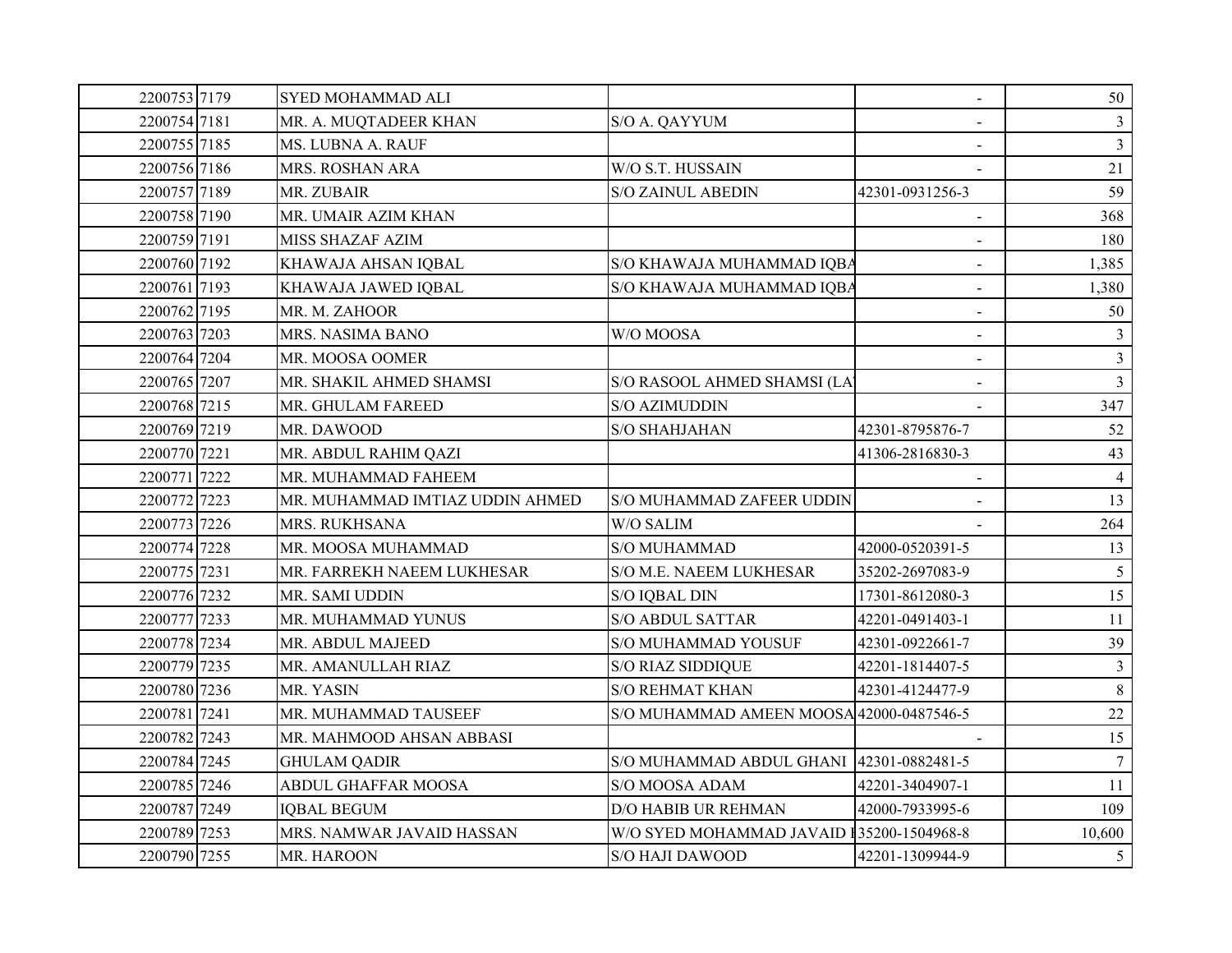| 2200791 7256 | MR. AHRAR HUSSAIN                        | S/O MUHAMMAD HASHIM                         | 42101-1680641-7 | 9              |
|--------------|------------------------------------------|---------------------------------------------|-----------------|----------------|
| 2200792 7257 | SHEIKH MUHAMMAD NASIR                    | S/O WALI MUHAMMAD M. SHEIK142101-6127627-5  |                 | 9              |
| 2200793 7258 | <b>SHAHRUKH SHUJAAT</b>                  | S/O SHUJAAT ALI KHAN                        | 42101-5102747-5 | 52             |
| 2200794 7259 | <b>SANIA RIZWAN</b>                      | S/O RIZWAN AHMED ARAIN                      | 42000-2047111-0 | 43             |
| 2200795 7260 | MR. BABAR MIRZA                          | S/O MIRZA TASADDUQUE ALI BA 42101-3479063-3 |                 | $\mathfrak{Z}$ |
| 2200796 7261 | MRS. UZMA MIRZA                          | <b>W/O BABAR MIRZA</b>                      | 42101-8039854-4 | $\mathfrak{Z}$ |
| 2200797 7262 | MR. ABDUL MAJEED MEMON                   | S/O MOHAMMAD MEMON                          | 42000-0539688-7 | $\mathfrak{Z}$ |
| 2200798 7263 | <b>SHAHJAHAN</b>                         | MUHAMMAD ILYAS                              | 42301-0852571-3 | $\mathfrak{Z}$ |
| 2200799 7265 | MR ZAFAR AHMED SIDDIQUI                  | S/O SHAMS UDDIN AHMED SIDDI 42201-0715668-9 |                 | 205            |
| 2200800 7266 | <b>ZOHRA BAI</b>                         | MR. GUL MUHAMMAD                            | 42000-0433542-6 | 42             |
| 2200802 7270 | MRS. NASREEN TOUFIQUE                    | W/O M. TOUFIQUE                             | 42201-6594448-0 | 24             |
| 2200806 7277 | MRS. SAMINA ANIS                         | W/O MUHAMMAD ANIS                           | 42101-1480134-0 | 24             |
| 2200807 7278 | MRS. SYEDA SHAISTA ARSHAD                | W/O SYED ARSHAD AHMED                       | 42201-9843105-2 | 24             |
| 2200809 7281 | MR. MUHAMMAD FAHEEM                      | <b>S/O ABDUL RAHEEM</b>                     | 42201-8709972-5 | 24             |
| 2200811 7284 | MR. MUHAMMAD MUNAF                       | S/O ABA ALI                                 | 42301-0809576-7 | 12             |
| 2200812 7285 | MR. MEHMOOD                              | S/O SHAHJAHAN                               | 42301-6710586-7 | $\mathbf{3}$   |
| 2200813 7288 | MRS. KHURSHID JEHAN                      | WD/O GHULAM AHMED KHAN                      | 42201-0619236-0 | 24             |
| 2200814 7289 | <b>USMAN</b>                             | YAQOOB MANJRA                               | 42201-0379175-7 | $\mathfrak{Z}$ |
| 2200817 7305 | <b>SYED WAQARUDDIN</b>                   | S/O SYED MOHIUDDIN                          | 42201-7790740-5 | 30             |
| 2200820 7308 | SHAIKH MUHAMMAD KHURRAM                  | S/O MUHAMMAD AKHLAQ                         | 42201-6176497-5 | 30             |
| 2200821 7311 | HUSSAIN MOHSIN ALI                       | <b>MOHSIN ALI</b>                           | 42000-4707001-9 | 517            |
| 2200822 7312 | <b>ANJUM PERVAIZ</b>                     | MUHAMMAD ANWAR-UL-HAQ                       | 35202-2342205-1 | 265            |
| 2200827 7325 | ZAFAR IQBAL FAROOQ                       | <b>ABDUL AZIZ FAROOQ</b>                    | 61101-7157637-1 | 62             |
| 2200829 7327 | <b>FARHAN AHMED KHAN</b>                 | S/O GHULAM AHMED KHAN                       | 42201-0728323-7 | 162            |
| 2200831 7330 | <b>ABU TALIB</b>                         | MUHAMMAD SIDDIK                             | 42301-9372553-9 | 130            |
| 2200832 7336 | ALMAS GHULAM HUSSAIN BANA                | <b>GHULAM HUSSAIN BANA</b>                  | 42301-9170507-1 | 92             |
| 2200834 7345 | <b>MARIUM</b>                            | MUHAMMAD ESSA                               | 42301-7485922-0 | 297            |
| 2200835 7349 | MUHAMMAD YAMIN SAKRANI                   | ABDUL KARIM SAKRANI                         | 42301-4073558-5 | 5 <sup>5</sup> |
| 2200838 7358 | <b>RASHID SHAIKH ALI</b>                 | TAHIR SHAIKH ALI                            | 42301-0880844-3 | 330            |
| 2200844 7367 | MANWAR JAVED HASSAN                      | W/O SYED MUHAMMAD JAVED H 35200-1504968-8   |                 | 19,395         |
| 2200845 7368 | MR. MUHAMMAD AMIN                        | <b>S/O USMAN</b>                            | 42201-0143482-1 | 70             |
|              | 2200871 1339024349 AMER HUSSAIN          | <b>AZIZ HUSSAIN</b>                         | 42201-2679818-5 | 1,487          |
|              | 2200887 1792000955 MUHAMMAD SHABIR MALIK | <b>LAL DIN MALIK</b>                        | 35202-2701315-1 | 1,232          |